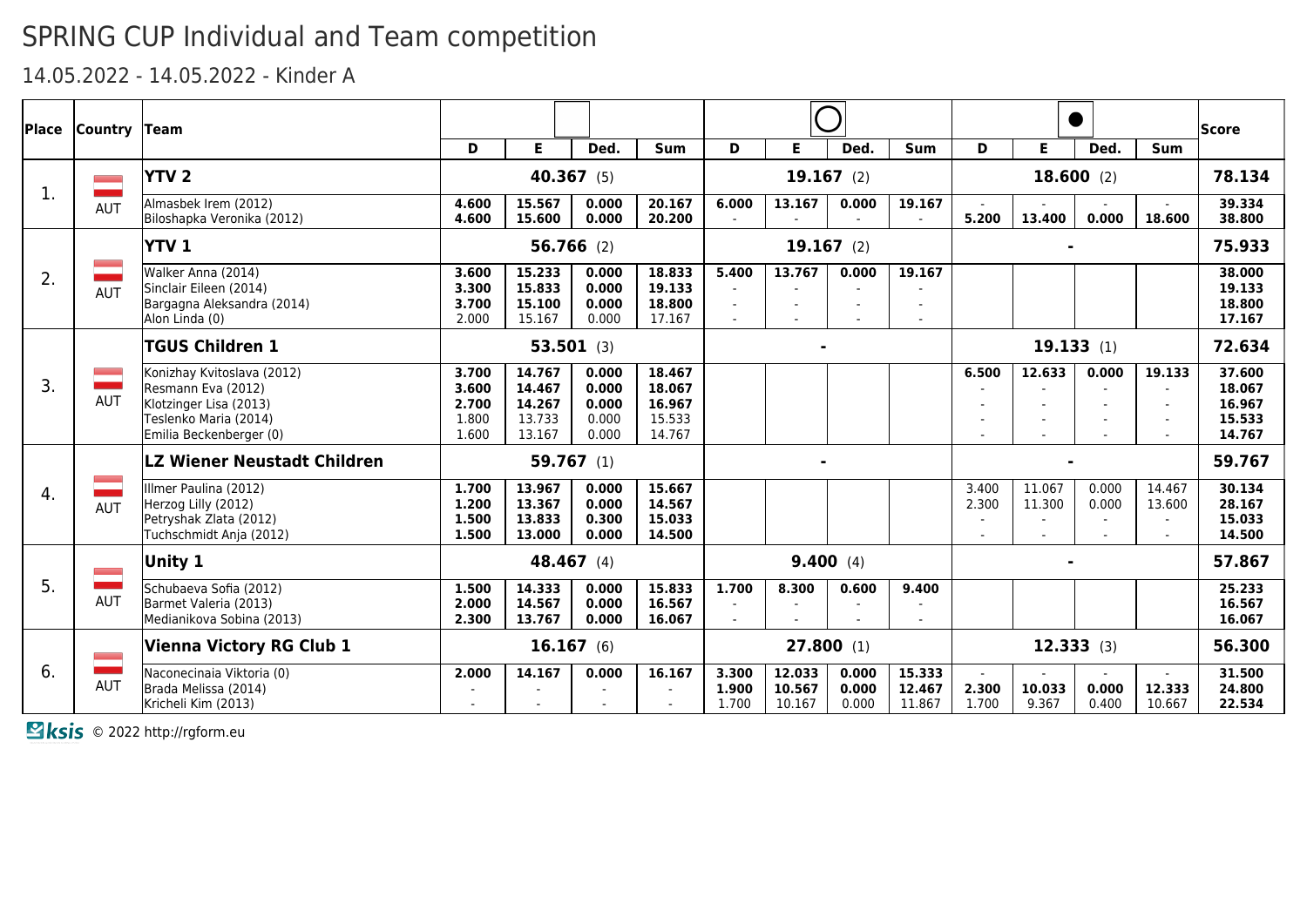14.05.2022 - 14.05.2022 - Jugend A

|              | Place  Country Team |                                                                                                      |                         |                                 |                   |                       |                         |                              |                         |                                        |                 |                                     |                         |                                      |       |                |                   |                     | <b>Score</b>                         |
|--------------|---------------------|------------------------------------------------------------------------------------------------------|-------------------------|---------------------------------|-------------------|-----------------------|-------------------------|------------------------------|-------------------------|----------------------------------------|-----------------|-------------------------------------|-------------------------|--------------------------------------|-------|----------------|-------------------|---------------------|--------------------------------------|
|              |                     | <b>YTV3</b>                                                                                          | D                       | F                               | Ded.<br>22.400(2) | Sum                   | D                       | Е.                           | Ded.<br>21.617(4)       | <b>Sum</b>                             | D               | Е                                   | Ded.<br>25.583(3)       | <b>Sum</b>                           | D     | Е.             | Ded.<br>24.350(1) | <b>Sum</b>          | 93.950                               |
|              | <b>AUT</b>          | Moroz Polina (2010)<br>Ivanchenko Polina (2010)<br>Tkachenko Eva (2010)                              | 8.600<br>6.200          | 13.800<br>12.883                | 0.000<br>0.000    | 22.400<br>19.083      |                         | $8.100$   13.517             |                         | $\sim$<br>$0.000$ 21.617               | 10.250<br>5.450 | 15.333<br>9.750                     | 0.000<br>0.000          | 25.583<br>15.200                     | 9.900 |                |                   | 14.450 0.000 24.350 | 72.333<br>34.283<br>21.617           |
|              |                     | <b>TGUS A Jugend</b>                                                                                 |                         |                                 |                   |                       |                         |                              | 56.500(1)               |                                        |                 |                                     | 20.517(4)               |                                      |       |                |                   |                     | 77.017                               |
| 2.           | <b>AUT</b>          | Samohvala Alise (2010)<br>Dvornyak Ksenia (2010)<br>Brandauer Leah (2010)<br>Szenteszki Julia (2012) | $\blacksquare$<br>3.300 | 11.967                          | 0.300             | 14.967                | 6.400<br>6.100<br>5.300 | 14.100<br>12.167<br> 12.733  | 0.000<br>0.300<br>0.000 | 20.500<br> 17.967 <br>18.033           | 7.000<br>6.700  | 13.517<br>10.683                    | 0.000<br>0.000          | 20.517<br>17.383                     |       |                |                   |                     | 41.017<br>35,350<br>18.033<br>14.967 |
|              |                     | LZ Wiener Neustadt Jugend                                                                            |                         |                                 |                   |                       |                         |                              | 37.033(2)               |                                        |                 |                                     | 34.817(1)               |                                      |       |                |                   |                     | 71.850                               |
| $\mathsf{B}$ | <b>AUT</b>          | Jantsky Amanda (2010)<br>Radonjic Magdalena (2010)<br>Hager Klara (2010)                             |                         |                                 |                   |                       | 8.800<br>3.100<br>2.800 | 14.800<br>10.250<br>  10.933 | 0.000<br>0.600          | 23.600<br> 12.750 <br>$0.300$   13.433 | 7.300<br>1.800  | 13.567<br>$3.600$   10.650<br>8.300 | 0.000<br>0.300<br>0.000 | 20.867<br>13.950<br>10.100           |       |                |                   |                     | 44.467<br>26.700<br>23.533           |
|              |                     | <b>Vienna Victory RG Club 2</b>                                                                      |                         |                                 | 31.983(1)         |                       |                         |                              | 19.933(5)               |                                        |                 |                                     | 18.683(5)               |                                      |       |                |                   |                     | 70.599                               |
| 4.           | <b>AUT</b>          | Kasymov Amira (0)<br>Kamilova Suri (2011)                                                            | 4.600                   | 3.100   12.383   0.000   15.483 |                   | 11.900  0.000  16.500 | 6.700<br>2.400          | 13.233<br>10.483             | 0.000<br>0.000          | 19.933 <br>12.883                      |                 | 7.000 11.683                        | 0.000                   | 18.683                               |       |                |                   |                     | 55.116<br>28.366                     |
|              |                     | VTS <sub>1</sub>                                                                                     |                         |                                 |                   |                       |                         |                              | $35.184$ (3)            |                                        |                 |                                     | 34.550(2)               |                                      |       | $\blacksquare$ |                   |                     | 69.734                               |
| 5.           | AUT                 | Kalashnikova Anastasia (0)<br>Oygur Melia (2010)<br>Oygur Aylin (2010)<br>Schuler Matilda (2010)     |                         |                                 |                   |                       | 4.100<br>3.800          | 13.467<br> 13.817            | 0.000<br>0.000          | 17.567<br>17.617                       | 4.300<br>3.600  | 12.783<br>13.733<br>4.700 12.517    | 0.000<br>0.000          | 17.083<br>17.333<br>$0.000$   17.217 | 2.900 | 12.633         | 0.000             | 15.533              | 34.650<br>33.150<br>17.333<br>17.217 |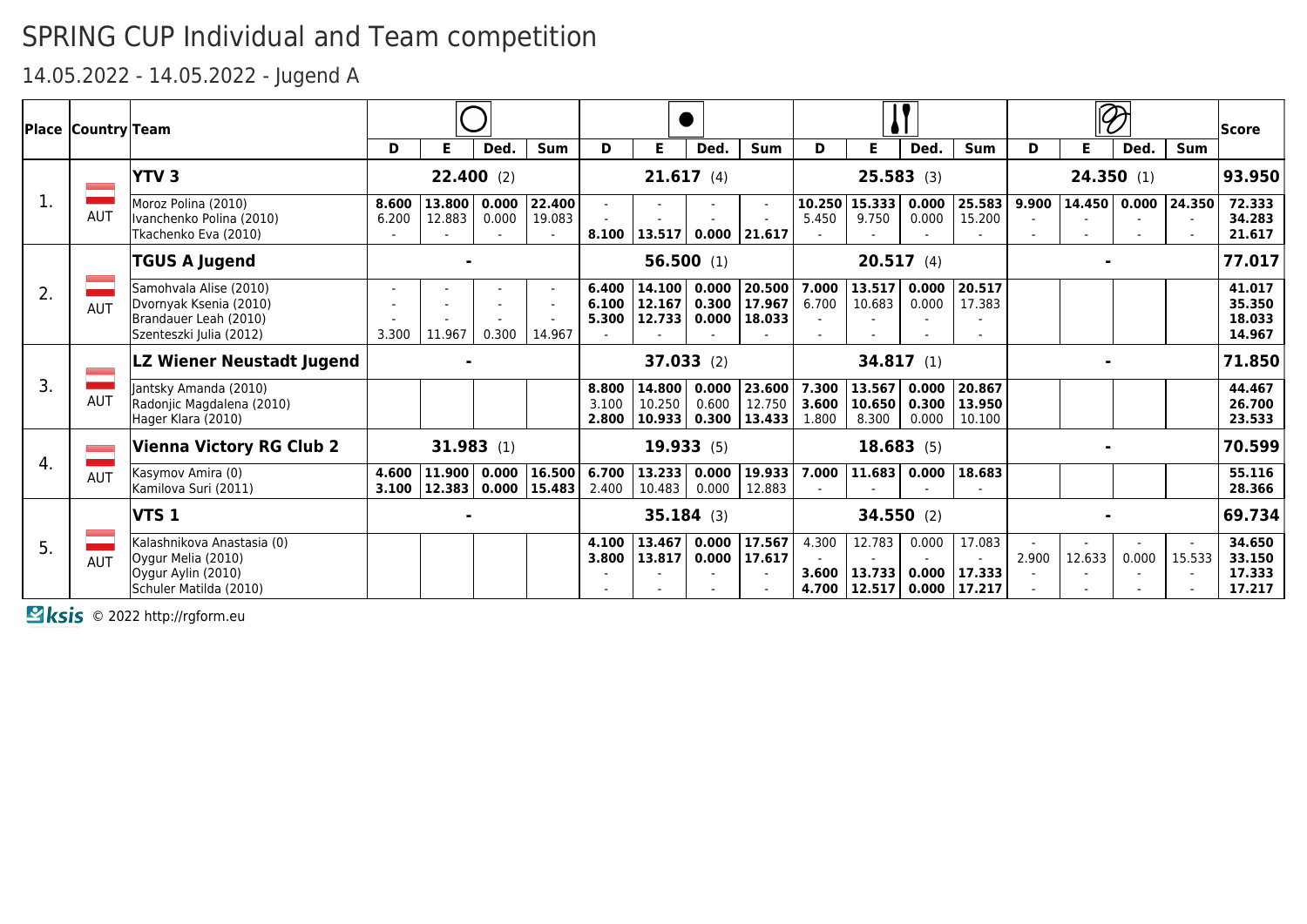### 14.05.2022 - 14.05.2022 - Juniorinnen A

|                | <b>Place Country Team</b> |                                                                                                     |                                   |                    |                |                       |                         |                                                                                                                                                      |                         |                            |                 |                          |                |                  |                |                  | $\overline{\mathscr{D}}$ |                     | <b>Score</b>                         |
|----------------|---------------------------|-----------------------------------------------------------------------------------------------------|-----------------------------------|--------------------|----------------|-----------------------|-------------------------|------------------------------------------------------------------------------------------------------------------------------------------------------|-------------------------|----------------------------|-----------------|--------------------------|----------------|------------------|----------------|------------------|--------------------------|---------------------|--------------------------------------|
|                |                           |                                                                                                     | D                                 | Е                  | Ded.           | Sum                   | D                       | E                                                                                                                                                    | Ded.                    | Sum                        | D               | E                        | Ded.           | Sum              | D              | E                | Ded.                     | <b>Sum</b>          |                                      |
|                |                           | ÖFT <sub>1</sub>                                                                                    |                                   | $22.100$ (2)       |                |                       |                         |                                                                                                                                                      | 48.650 (1)              |                            |                 |                          | 23.350(2)      |                  |                |                  |                          |                     | 94.100                               |
| $\mathbf{1}$ . | AUT                       | NEUMANN Julia (2007)<br>MIRONSKAYA Arina (2007)<br>MIRONSKAYA Dina (2007)<br>NICKONCHUK Maya (2007) | 7.700                             | 14,400             | 0.000          | 22.100                | 10.800                  | 15.300<br>$9.900$   12.650                                                                                                                           | 0.000<br>0.000          | 26.100<br>22.550<br>$\sim$ | 8.100<br>6.100  | 15.250<br>12.450         | 0.000<br>0.000 | 23.350<br>18.550 | 7.000          | 14.450           | 0.000                    | 21.450              | 47.550<br>45.900<br>22.100<br>18.550 |
|                | _                         | TGUS Juniorinnen 3                                                                                  |                                   | 22.150(1)          |                |                       |                         |                                                                                                                                                      | 23.700(4)               |                            |                 |                          | 24.550(1)      |                  |                | 21.350(1)        |                          |                     | 91.750                               |
| 2.             | <b>GER</b>                | Kirpichnikova Alexandra (2007)<br>Miklavcic Anna (2009)                                             | 9.800                             | 12.650             | 0.300          | 22.150                | 9.500                   | 14.200                                                                                                                                               | 0.000                   | 23.700                     | 10.800<br>5.100 | 13.750<br>11.000         | 0.000<br>0.000 | 24.550<br>16.100 | 9.600          | 11.750   0.000   |                          | 21.350              | 91.750<br>16.100                     |
|                |                           | <b>TGUS Juniorinnen 1</b>                                                                           |                                   | 21.500(4)          |                |                       |                         |                                                                                                                                                      | 37.950 (2)              |                            |                 |                          | $21.000$ (3)   |                  |                |                  |                          |                     | 80.450                               |
| 3.             | <b>AUT</b>                | Petrova Natalia (0)<br>Mishchenko Alisa (2009)<br>Rybalka Polina (0)<br>Mayer Leonie (2007)         | 7.800<br>5.800                    | 13.700  <br>11.300 | 0.000<br>0.300 | 21.500<br>16.800      | 6.800<br>7.200          | 12.500<br>11.450                                                                                                                                     | 0.000<br>0.000          | 19.300<br>18.650           | 7.100<br>5.350  | 13.900<br>11.200         | 0.000<br>0.000 | 21.000<br>16.550 |                |                  |                          |                     | 42.500<br>35.850<br>18.650<br>16.800 |
|                |                           | ÖFT 2                                                                                               |                                   | 21.100(5)          |                |                       |                         |                                                                                                                                                      | 21.050(5)               |                            |                 |                          | 20.650(4)      |                  |                | 16.150(3)        |                          |                     | 78.950                               |
| 4.             | AUT                       | SCHEIDL Anna (2008)<br>MILLMANN Julia (2008)                                                        | 6.800                             |                    |                | 14.300  0.000  21.100 | 6.800                   | 14.250                                                                                                                                               | 0.000                   | 21.050                     | 7.000           | 13.650                   | 0.000          | 20.650           | 4.400          |                  |                          | 11.750 0.000 16.150 | 41.700<br>37.250                     |
|                |                           | YTM <sub>1</sub>                                                                                    |                                   | $22.100$ (2)       |                |                       |                         |                                                                                                                                                      | 15.550(7)               |                            |                 |                          | 19.050(5)      |                  |                | 18.700(2)        |                          |                     | 75.400                               |
| 5.             | AUT                       | Nosachenko Viktoria (2007)<br>Antypova Oleksandra (2009)                                            | 7.900                             | 14.200             | 0.000          | 22.100                | 5.000                   | 10.550                                                                                                                                               | 0.000                   | 15.550                     |                 | $5.700$   13.350   0.000 |                | 19.050           | 5.600          | 13.100           | 0.000                    | 18.700              | 40.800<br>34.600                     |
|                |                           | VTS <sub>2</sub>                                                                                    |                                   | 16.000(6)          |                |                       |                         |                                                                                                                                                      | 36.000 (3)              |                            |                 |                          | 17.200(7)      |                  |                |                  |                          |                     | 69.200                               |
| 6.             | <b>AUT</b>                | Märk Melina (0)<br>Almberger Janice (0)<br>Niederbacher Giovanna (0)                                | 3.500                             | 12.500             | 0.000          | 16.000                | 5.900<br>5.400          | 13.100<br>11.600                                                                                                                                     | 0.000<br>0.000          | 19.000<br>17.000           |                 | 5.200  12.000            | 0.000          | 17.200           | 4.700<br>4.000 | 10.650<br>10.550 | 0.000<br>0.000           | 15.350<br>14.550    | 34.350<br>33.000<br>31.750           |
|                |                           | <b>TGUS Juniorinnen 2</b>                                                                           |                                   | 14.600(8)          |                |                       |                         | 14.500 (8)                                                                                                                                           |                         |                            |                 |                          | 14.550 (8)     |                  |                | 14.550(4)        |                          |                     | 58.200                               |
| 7.             | <b>AUT</b>                | Neumayer Paola (2007)<br>Migsch Yana (2007)<br>Bendl Lea (2007)<br>Khalil Sarah (2007)              | 2.500<br>$\overline{\phantom{a}}$ | 12.100             | 0.000          | 14.600                | 3.600<br>2.100<br>2.200 | 10.700<br>12.400<br>10.150                                                                                                                           | 0.000<br>0.000<br>0.000 | 14.300<br>14.500<br>12.350 | 2.800           | 11.750                   | 0.000          | 14.550           | 3.000          | 11.550           | 0.000                    | 14.550              | 29.150<br>28.850<br>14.500<br>12,350 |
| 8.             |                           | <b>LZ Wiener Neustadt Juniors</b>                                                                   |                                   | 16.000(6)          |                |                       |                         |                                                                                                                                                      | 18.100(6)               |                            |                 |                          | 17.300(6)      |                  |                |                  |                          |                     | 51.400                               |
|                | AUT                       | Kostadinova Filipa (2009)                                                                           | 4.400                             |                    |                |                       |                         | $\mid$ 11.600 $\mid$ 0.000 $\mid$ 16.000 $\mid$ 4.400 $\mid$ 13.700 $\mid$ 0.000 $\mid$ 18.100 $\mid$ 4.900 $\mid$ 12.400 $\mid$ 0.000 $\mid$ 17.300 |                         |                            |                 |                          |                |                  |                |                  |                          |                     | 51,400                               |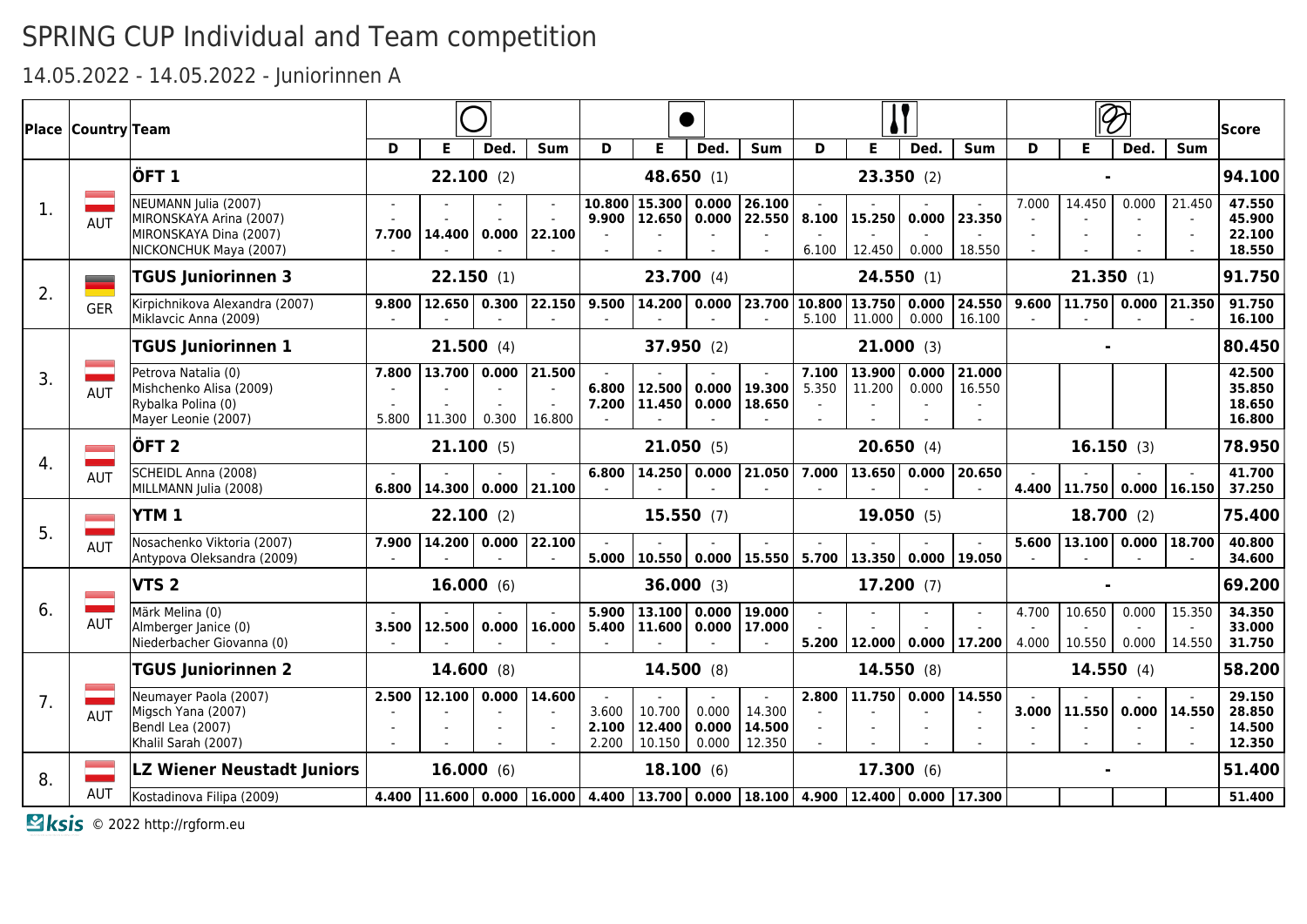14.05.2022 - 14.05.2022 - A Category Senior (2006 and older)

|          | <b>Place Country Team</b> |                                                        |   |                                                     |       |        |   |                  |           |                                                     |       |                |           |                  |                | $\overline{\mathscr{P}}$   |           |        | <b>Score</b>              |
|----------|---------------------------|--------------------------------------------------------|---|-----------------------------------------------------|-------|--------|---|------------------|-----------|-----------------------------------------------------|-------|----------------|-----------|------------------|----------------|----------------------------|-----------|--------|---------------------------|
|          |                           |                                                        | D |                                                     | Ded.  | Sum    | D |                  | Ded.      | Sum                                                 |       |                | Ded.      | Sum              | D              |                            | Ded.      | Sum    |                           |
| <b>.</b> |                           | <b>YTM/UNITY</b>                                       |   | 20.150(2)                                           |       |        |   | 42.550 (1)       |           |                                                     |       |                | 18.600(1) |                  |                |                            |           |        | 81.300                    |
|          | AU <sub>1</sub>           | Leontieva Kateryna (2005)<br>Scheverdina Renata (2006) |   | 7.700 12.750 0.300                                  |       | 20.150 |   | $8.100$   12.750 |           | $0.000$  20.850 <br>8.200   13.500   0.000   21.700 |       | 7.800   11.100 |           | $0.300$   18.600 | 7.600          | 11.000                     | 0.000     | 18.600 | 59.600<br>40.300          |
| z.       |                           | $VTS_1$                                                |   | 29.850(1)                                           |       |        |   |                  | 16.500(2) |                                                     |       |                |           |                  |                |                            | 14.500(1) |        | 60.850                    |
|          | AU <sub>1</sub>           | Starz Emma (2006)<br>Egle Chayenne (0)                 |   | 3.400   12.700  <br>3.000   10.750   0.000   13.750 | 0.000 | 16.100 |   | 4.200 12.300     |           | $0.000$   16.500                                    | 2.700 | 10.850         | 0.000     | 13.550           | 3.200<br>2.900 | 10.400<br>  11.600   0.000 | 0.300     | 13.300 | 45.900<br> 14.500  41.800 |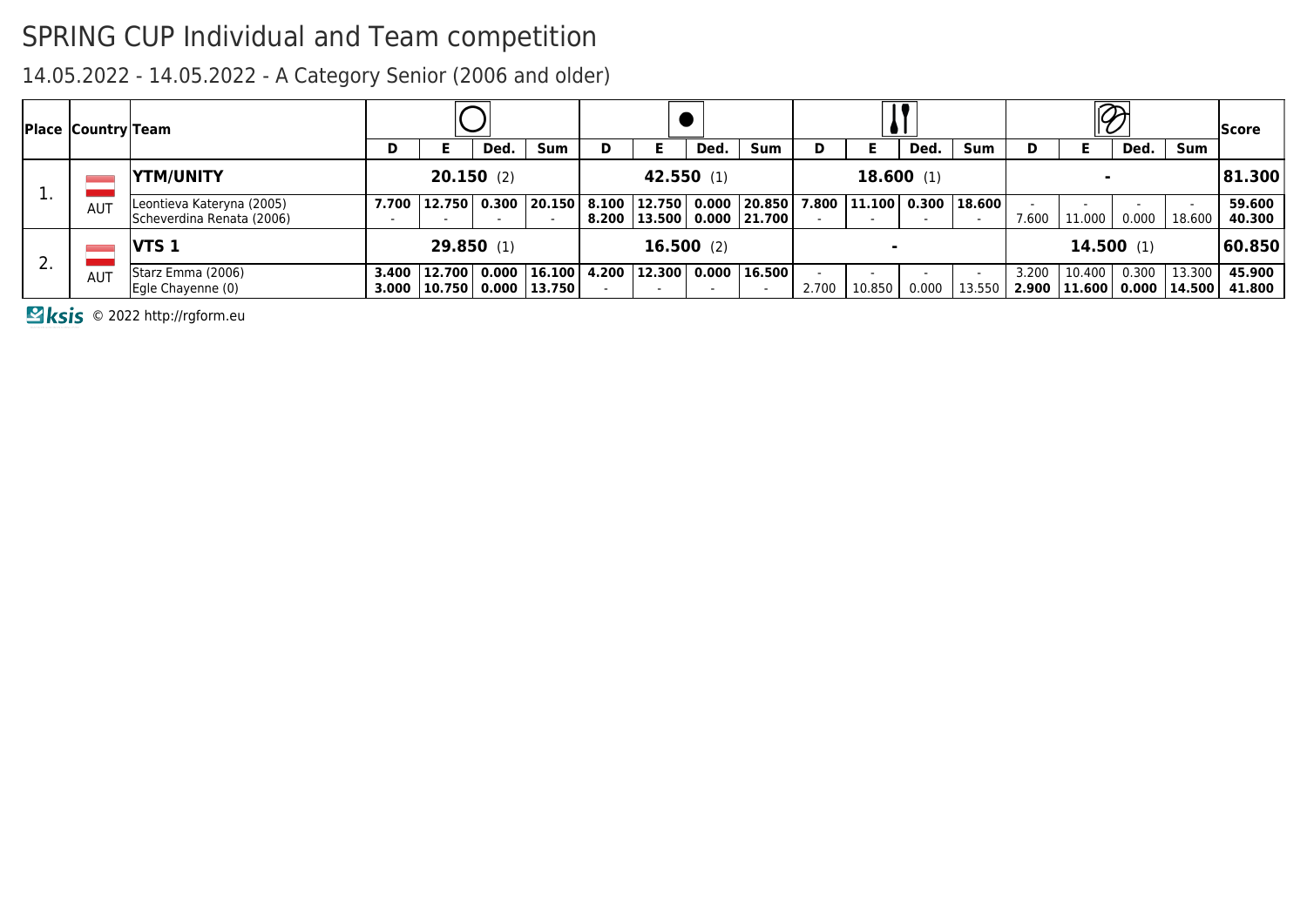#### 14.05.2022 - 14.05.2022 - Kinder B

|              | Place  Country Team |                                                                                                                   |                                  |                                              |              |                                                                              |                         |                  |                         |                                         |       |                           |              |                                      |                |                      |              |                            | <b>Score</b>                                   |
|--------------|---------------------|-------------------------------------------------------------------------------------------------------------------|----------------------------------|----------------------------------------------|--------------|------------------------------------------------------------------------------|-------------------------|------------------|-------------------------|-----------------------------------------|-------|---------------------------|--------------|--------------------------------------|----------------|----------------------|--------------|----------------------------|------------------------------------------------|
|              |                     |                                                                                                                   | D                                | E.                                           | Ded.         | Sum                                                                          | D                       | E.               | Ded.                    | Sum                                     | D     | Е                         | Ded.         | Sum                                  | D              | Е                    | Ded.         | Sum                        |                                                |
|              |                     | <b>YTM1</b>                                                                                                       |                                  |                                              | $51.417$ (2) |                                                                              |                         |                  | 15.717(2)               |                                         |       |                           |              |                                      |                |                      |              |                            | 67.134                                         |
| 1.           | <b>AUT</b>          | Chaschdimuradova Sara (2013)<br>Stillman Felina (0)<br>Chovanec Nikol Diana (2014)<br>Borsajeva Jasmina (2013)    | 3.700<br>2.200                   | 13.967<br> 15.067                            |              | $0.000$   17.667<br>$2.100$   14.383   0.000   16.483  <br>$0.000$   17.267  | 3.400<br>2.200          | 12.317<br>10.117 | 0.000<br>0.000          | 15.717<br>12.317<br>$\sim$              | 2.600 | 12.650                    | 0.000        | 15.250                               |                |                      |              |                            | 33.384<br>28.800<br>17.267<br>15.250           |
|              | 博士                  | ŠK JUVENTA Bratislava - 1                                                                                         |                                  |                                              |              |                                                                              |                         |                  | 32.633(1)               |                                         |       |                           | $17.067$ (2) |                                      |                |                      | $16.267$ (1) |                            | 65.967                                         |
| 2.           | <b>SVK</b>          | Krnáčová Adela (2012)<br>Havaldová Ema (2012)<br>Jurčíková Tamara (2012)                                          |                                  |                                              |              |                                                                              | 4.600<br>3.600<br>2.300 | 11.233           | 12.450   0.000<br>0.000 | 17.050<br>11.983 0.000 15.583<br>13.533 |       | $3.900$   13.167          |              | $0.000$   17.067                     | 3.300<br>2.200 | 12.967  <br>  11.817 | 0.000        | $0.000$   16.267<br>14.017 | 33.317<br>32.650<br>27.550                     |
|              |                     | <b>TGUS B Kinder</b>                                                                                              |                                  |                                              | $61.549$ (1) |                                                                              |                         |                  |                         |                                         |       |                           |              |                                      |                |                      |              |                            | 61.549                                         |
| $\mathbf{3}$ | <b>AUT</b>          | Marchuk Yaroslava (2014)<br>Khomenko Arina (2012)<br>Balan Amelie (2014)<br>Kim Maryna (2014)<br>Resch Pia (2012) | 1.900<br>2.300<br>2.000<br>1.400 | 13.483  <br> 13.900 <br> 13.033 <br>  13.533 |              | $0.000$   15.383<br>0.000   16.200  <br>$0.000$   15.033<br>$0.000$   14.933 | 2.400                   | 11.550           | 0.000                   | 13.950                                  | 1.500 | 9.267                     | 0.300        | 10.467                               |                |                      |              |                            | 25.850<br>16.200<br>15.033<br>14.933<br>13.950 |
| 4.           |                     | Team ASV Cham Kids                                                                                                |                                  |                                              | 33.717(3)    |                                                                              |                         |                  |                         |                                         |       |                           | 27.800(1)    |                                      |                |                      |              |                            | 61.517                                         |
|              | <b>GER</b>          | Maier Lina (2013)<br>Bauer Madeleine (2013)                                                                       | 1.700<br>2.200                   | 14.700 <br> 15.117                           |              | $0.000$   16.400<br>$0.000$   17.317                                         |                         |                  |                         |                                         | 1.600 | 12.933 <br>1.300   11.967 |              | $0.000$   14.533<br>$0.000$   13.267 |                |                      |              |                            | 30.933<br>30.584                               |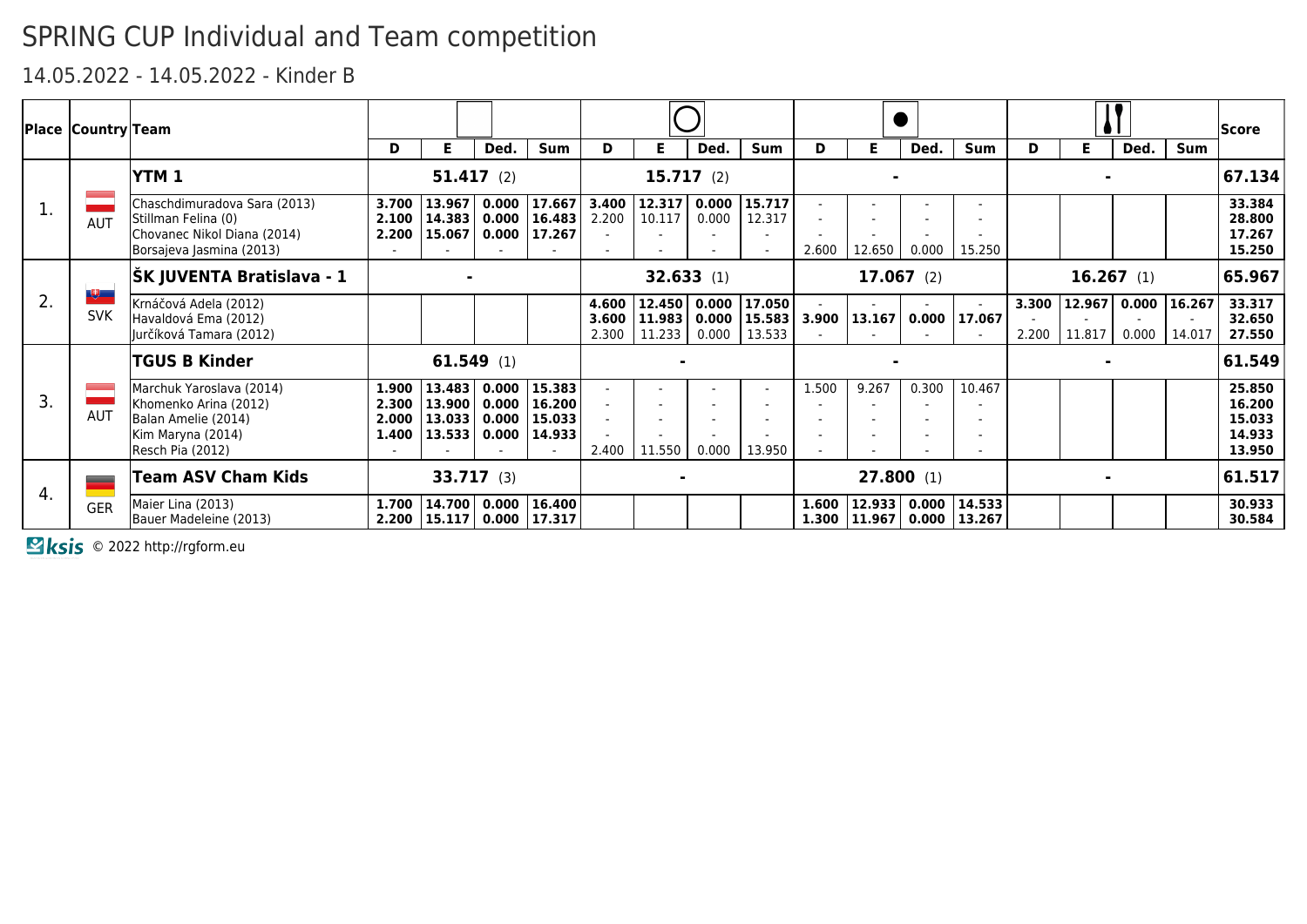14.05.2022 - 14.05.2022 - Jugend B

|    | <b>Place Country Team</b> |                                                                               |       |                                                         |      |            |                         |                    |              |                                                                    |                |                  |                |                  |                         |                                        |           |                                                        | <b>Score</b>               |
|----|---------------------------|-------------------------------------------------------------------------------|-------|---------------------------------------------------------|------|------------|-------------------------|--------------------|--------------|--------------------------------------------------------------------|----------------|------------------|----------------|------------------|-------------------------|----------------------------------------|-----------|--------------------------------------------------------|----------------------------|
|    |                           |                                                                               | D     | Е                                                       | Ded. | <b>Sum</b> | D                       |                    | Ded.         | <b>Sum</b>                                                         | D              | Е.               | Ded.           | <b>Sum</b>       | D                       | Е.                                     | Ded.      | <b>Sum</b>                                             |                            |
|    | 地                         | <b>ŠK JUVENTA Bratislava - 2</b>                                              |       |                                                         |      |            |                         |                    | 30.950(2)    |                                                                    |                |                  | 16.050(2)      |                  |                         |                                        | 15.950(3) |                                                        | 62.950                     |
| ı. | <b>SVK</b>                | Labovská Laura (2011)<br>Kotlebová Nina (2011)<br>Kulichová Katarína (2011)   |       |                                                         |      |            | 3.100<br>3.000          | 12.300             |              | $\overline{a}$<br>$0.000$   15.400  <br> 12.550 0.000 15.550       | 3.700<br>3.400 | 12.350<br>11.850 | 0.000<br>0.000 | 16.050<br>15.250 | 3.400<br>2.250          | 12.600                                 | 0.000     | 12.550 0.000 15.950 <br>14.850                         | 32.000<br>30.650<br>30.400 |
| 2. |                           | <b>Team ASV Cham Jugend</b>                                                   |       | 32.500(1)                                               |      |            |                         |                    |              |                                                                    |                |                  |                |                  |                         | 28.650(2)                              |           |                                                        | 61.150                     |
|    | <b>GER</b>                | Bauer Isabelle (2011)<br>Althammer Lucia (2011)                               | 2.100 | 14.450 0.000 16.550 <br>2.000   13.950   0.000   15.950 |      |            |                         |                    |              |                                                                    |                |                  |                |                  | 2.700<br>2.500          |                                        |           | 11.950   0.000   14.650  <br>  11.500   0.000   14.000 | 31.200<br>29.950           |
|    | =                         | Team TV 1861 Ingolstadt                                                       |       |                                                         |      |            |                         |                    | 29.450(3)    |                                                                    |                |                  |                |                  |                         |                                        | 30.050(1) |                                                        | 59.500                     |
| 3. | <b>GER</b>                | Metscherjakow Sophia (2010)<br>Naliwko Walensija (2011)<br>Jacob Alexa (2011) |       |                                                         |      |            | 3.600<br>1.800<br>2.300 | 12.250<br>11.650   |              | $0.000$   15.850<br>$0.000$   13.450<br> 11.600 0.300 13.600       |                |                  |                |                  | 2.950<br>2.600<br>2.800 | 11.700 0.000<br>12.800 0.000<br>10.550 | 0.000     | 14.650  <br>  15.400  <br>13.350                       | 30.500<br>28.850<br>26.950 |
| 4. |                           | <b>TGUS B Jugend</b>                                                          |       |                                                         |      |            |                         |                    | $38.100$ (1) |                                                                    |                |                  | 16.900(1)      |                  |                         |                                        |           |                                                        | 55.000                     |
|    | <b>AUT</b>                | Marchuk Svitlana (2012)<br>Puhr Julia (2011)<br>Kreutzer Elena (2011)         |       |                                                         |      |            | 3.300<br>0.700<br>1.000 | 11.000<br>  11.000 |              | $0.000$   14.300  <br>$0.000$   11.700  <br> 11.100  0.000  12.100 | 3.900<br>1.000 | 13,000<br>10.250 | 0.000<br>0.300 | 16.900<br>10.950 |                         |                                        |           |                                                        | 31.200<br>22.650<br>12.100 |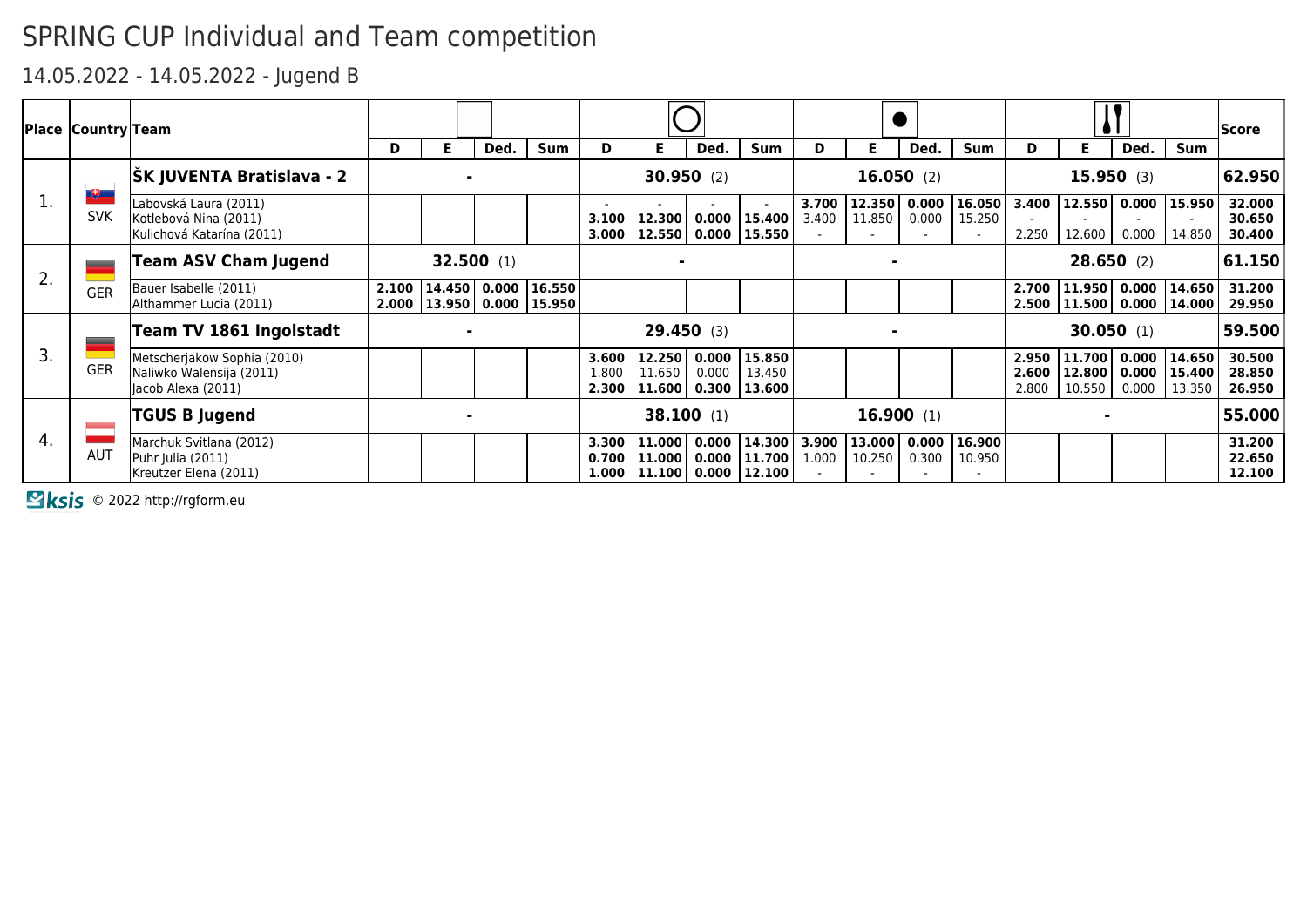### 14.05.2022 - 14.05.2022 - Juniorinnen B

|    | <b>Place Country Team</b> |                                                                                                                                                |                                   |                       |                |                            |                                  |                                      |                                  |                                      |       |                                  |                |                  |       |                       |           |            | <b>Score</b>                                             |
|----|---------------------------|------------------------------------------------------------------------------------------------------------------------------------------------|-----------------------------------|-----------------------|----------------|----------------------------|----------------------------------|--------------------------------------|----------------------------------|--------------------------------------|-------|----------------------------------|----------------|------------------|-------|-----------------------|-----------|------------|----------------------------------------------------------|
|    |                           |                                                                                                                                                | D                                 | Е                     | Ded.           | <b>Sum</b>                 | D                                | E.                                   | Ded.                             | <b>Sum</b>                           | D     | Е                                | Ded.           | <b>Sum</b>       | D     | Е                     | Ded.      | <b>Sum</b> |                                                          |
|    | $\mathbf{F}$              | ŠK JUVENTA Bratislava - 3                                                                                                                      |                                   |                       | $18.067$ (2)   |                            |                                  |                                      | 20.133(3)                        |                                      |       |                                  | 41.400 (1)     |                  |       |                       |           |            | 79.600                                                   |
| 1. | <b>SVK</b>                | Kadlicová Nina (0)<br>Matyášová Katy (2008)<br>Mogut Jasmína (2009)                                                                            | 5.400<br>3.500                    | 12.667 <br>12.717     | 0.000<br>0.000 | 18.067<br>16.217           | 6.900<br>3.900                   | 13.233<br>12.100                     | 0.000<br>0.000                   | 20.133<br>16.000                     | 7.100 | 13.467<br>7.300   13.533         | 0.000<br>0.000 | 20.567<br>20.833 |       |                       |           |            | 40.700<br>38.900<br>32.217                               |
|    | -                         | <b>Team ASV Cham Junior</b>                                                                                                                    |                                   |                       | 14.950(3)      |                            |                                  |                                      | 18.533(4)                        |                                      |       |                                  | 30.950(2)      |                  |       |                       |           |            | 64.433                                                   |
| 2. | <b>GER</b>                | Weis Freia (2007)<br>Maier Emilia (2008)                                                                                                       | 2.250                             | 12.700  0.000  14.950 |                |                            | 6.200                            | 12.333                               | 0.000                            | 18.533                               | 3.700 | 5.300   11.517<br> 10.433  0.000 | 0.000          | 16.817<br>14.133 |       |                       |           |            | 35.350<br>29.083                                         |
|    |                           | Vienna Victory RG Club 3                                                                                                                       |                                   |                       | 14.750(4)      |                            |                                  |                                      | $33.083$ (1)                     |                                      |       |                                  | 15.183(3)      |                  |       |                       |           |            | 63.016                                                   |
| 3. | <b>AUT</b>                | Kamilova Alisha (0)<br>Foltyn Alina (0)<br>Naconecinaia Xenia (0)<br>Winter Anna-Maria (0)<br>Kozynetz Mariia (2009)<br>Kaltenberger Viola (0) | $\overline{\phantom{a}}$<br>3.300 | 11.450                | 0.000          | 14.750                     | 5.500<br>3.200<br>3.500<br>2.600 | 11.983<br>12,400<br>11.133<br>11.667 | 0.000<br>0.000<br>0.300<br>0.000 | 17.483<br>15.600<br>14.333<br>14.267 | 3.200 | 11.983                           | 0.000          | 15.183           |       |                       |           |            | 17.483<br>15.600<br>15.183<br>14.750<br>14.333<br>14.267 |
|    |                           | <b>TGUS B Juniorinnen 1</b>                                                                                                                    |                                   |                       | 12.400(5)      |                            |                                  |                                      | 16.900(5)                        |                                      |       |                                  | 12.400(4)      |                  |       |                       | 12.333(1) |            | 54.033                                                   |
| 4. | <b>AUT</b>                | Wischenbart Emma (2007)<br>Schachinger Melissa (2007)<br>Angerbauer Greta (2007)                                                               | $\sim$<br>1.400<br>1.300          | 9.917<br>  11.100     | 0.000          | 11.317<br>$0.000$   12.400 | 4.400<br>1.000                   | 12.500<br>9.717                      | 0.000<br>0.000                   | 16.900<br>10.717                     |       | $1.500$   10.900                 | 0.000          | 12,400           | 2.200 | $10.433$ 0.300 12.333 |           |            | 29.233<br>23.717<br>23.117                               |
|    |                           | <b>TGUS B Juniorinnen 2</b>                                                                                                                    |                                   |                       | $24.566$ (1)   |                            |                                  | $22.283$ (2)                         |                                  |                                      |       |                                  |                |                  |       |                       |           |            | 46.849                                                   |
| 5. | <b>AUT</b>                | Nazarkulova Lira (2009)<br>laberova Tia (2009)<br>Abbas Javin (2009)                                                                           | 1.400<br>1.600                    | 11.183<br>  10.383    | 0.000          | 12.583<br>$0.000$   11.983 | 1.000<br>0.700<br>0.900          | 10.383<br>8.600<br>10.000            | 0.000<br>0.000<br>0.000          | 11.383<br>9.300<br>10.900            |       |                                  |                |                  |       |                       |           |            | 23.966<br>21.283<br>10.900                               |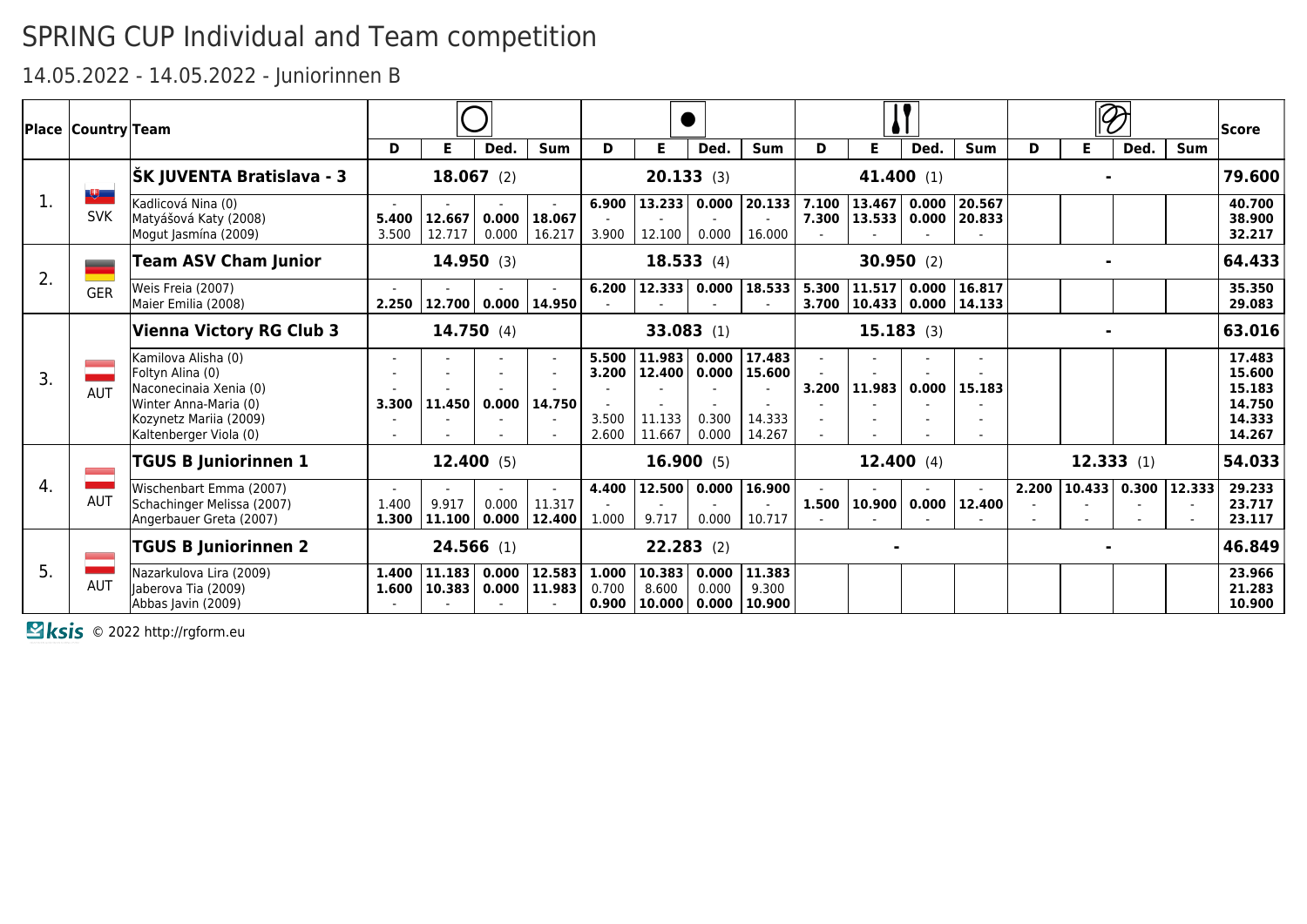14.05.2022 - 14.05.2022 - B Category Senior (2006 and older)

| Place      | Country    | $\sf T$ eam                                                                          |                                                     |                                                      |                                                     |                            |                                                               |                |                                                               |                                              |                                                                                           |                          |                         |                           | lScore                               |
|------------|------------|--------------------------------------------------------------------------------------|-----------------------------------------------------|------------------------------------------------------|-----------------------------------------------------|----------------------------|---------------------------------------------------------------|----------------|---------------------------------------------------------------|----------------------------------------------|-------------------------------------------------------------------------------------------|--------------------------|-------------------------|---------------------------|--------------------------------------|
|            |            |                                                                                      | D                                                   | Þ.                                                   | Ded.                                                | <b>Sum</b>                 | D                                                             |                | Ded.                                                          | <b>Sum</b>                                   | D                                                                                         |                          | Ded.                    | <b>Sum</b>                |                                      |
|            |            | TGUS B allgem. Klasse 1                                                              |                                                     |                                                      | 35.350(1)                                           |                            |                                                               | $\blacksquare$ |                                                               |                                              |                                                                                           |                          | 10.750(2)               |                           | 46.100                               |
| <u>д.,</u> | <b>AUT</b> | Sprung Sarah (2005)<br>Jordan Leonie (0)<br>Jordan Viktoria (2006)<br>Sprung Lea (0) | 1.900<br>1.500<br>1.400<br>$\overline{\phantom{a}}$ | 11.000<br>9.800<br>9.750<br>$\overline{\phantom{0}}$ | 0.000<br>0.000<br>0.000<br>$\overline{\phantom{a}}$ | 12.900<br>11.300<br>11.150 |                                                               |                |                                                               |                                              | $\overline{\phantom{0}}$<br>$\overline{\phantom{0}}$<br>$\overline{\phantom{0}}$<br>1.500 | 9.250                    | 0.000                   | $\sim$<br>10.750          | 12.900<br>11.300<br>11.150<br>10.750 |
|            |            | <b>TGUS B allgem. Klasse 2</b>                                                       |                                                     |                                                      |                                                     |                            |                                                               |                | 10.700(1)                                                     |                                              |                                                                                           |                          | 33.250(1)               |                           | 43.950                               |
| z.         | <b>AUT</b> | Kürzl Pia (2006)<br>Brandstätter Emily (2006)<br>Saliger Marie (2004)                |                                                     |                                                      |                                                     |                            | 1.600<br>$\overline{\phantom{a}}$<br>$\overline{\phantom{a}}$ | 9.100          | 0.000<br>$\overline{\phantom{0}}$<br>$\overline{\phantom{a}}$ | 10.700<br>$\overline{\phantom{0}}$<br>$\sim$ | 1.000<br>1.400<br>1.400                                                                   | 8.950<br>11.250<br>9.850 | 0.300<br>0.000<br>0.300 | 9.650<br>12.650<br>10.950 | 20.350<br>12.650<br>10.950           |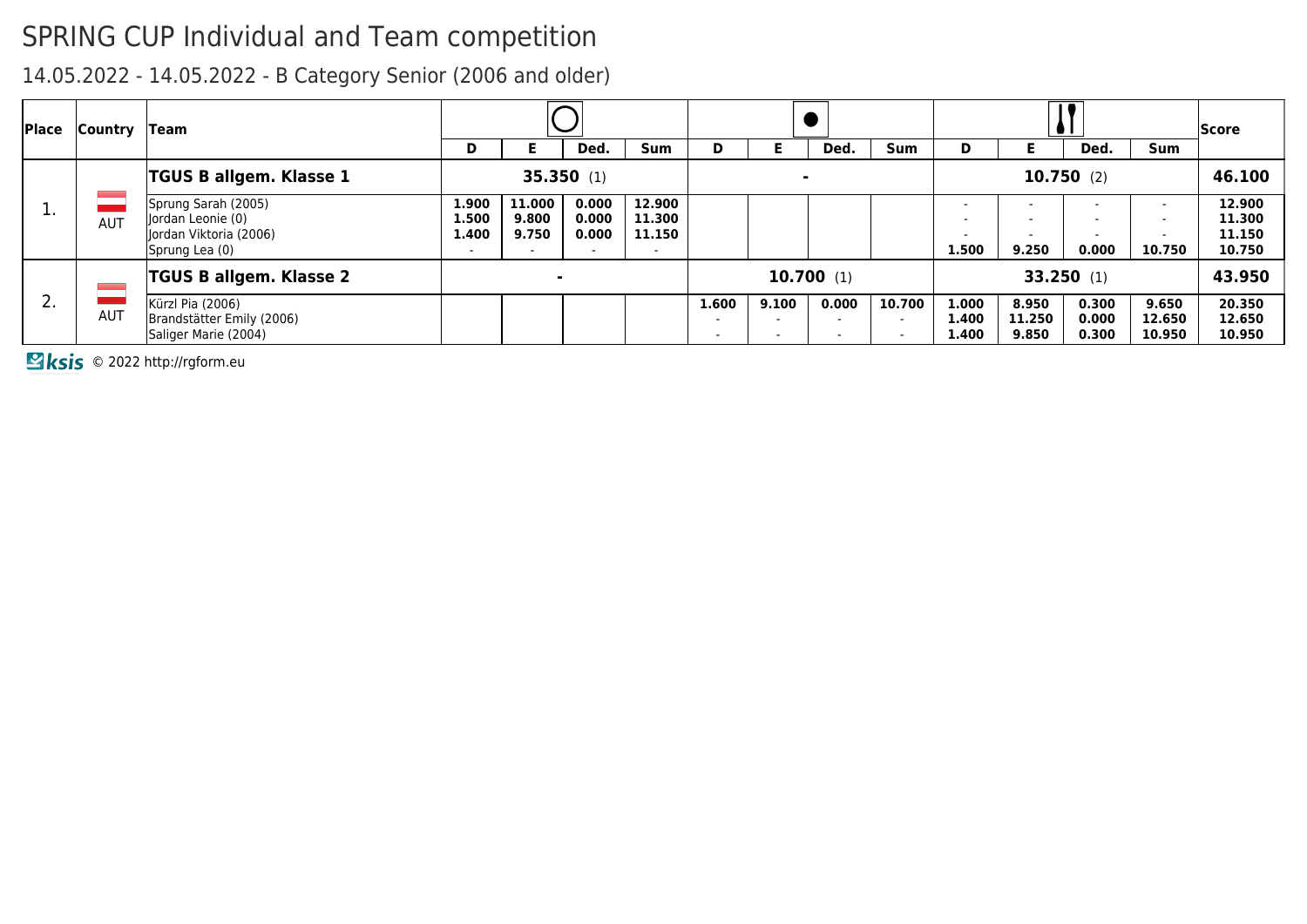### 14.05.2022 - 14.05.2022 - A Category Kinder 2(2014 and 2015)

|    |            | <b>Rank Country Name/Club</b>                   | Year | D     | A                       | Е            | Ded. | Score  |
|----|------------|-------------------------------------------------|------|-------|-------------------------|--------------|------|--------|
| 1. | AUT        | <b>Sinclair Eileen</b><br>YTV                   | 2014 | 3.300 | 19.133<br>7.033         | (1)<br>8.800 |      | 19.133 |
| 2. | AUT        | <b>Alon Linda</b><br>YTV                        | 0    | 2.000 | 17.167<br>6.667         | (2)<br>8.500 |      | 17.167 |
| 3. | <b>AUT</b> | Naconecinaia Viktoria<br>Vienna Victory RG Club | 0    | 2.000 | 16.167<br>$6.233$ 7.933 | (3)          |      | 16.167 |
| 4. | <b>AUT</b> | <b>Teslenko Maria</b><br>TGUS                   | 2014 | 1.800 | 15.533<br>5.833         | (4)<br>7.900 |      | 15.533 |

# SPRING CUP Individual and Team competition

#### 14.05.2022 - 14.05.2022 - A Category Kinder 2(2014 and 2015)

|     |            | <b>Rank Country Name/Club</b>                   | Year | D     | A               |              | Ded. | Score  |
|-----|------------|-------------------------------------------------|------|-------|-----------------|--------------|------|--------|
| . . | <b>AUT</b> | Naconecinaia Viktoria<br>Vienna Victory RG Club |      | 3.300 | 15.333<br>6.233 | (1)<br>5.800 |      | 15.333 |

# SPRING CUP Individual and Team competition

#### 14.05.2022 - 14.05.2022 - A Category Kinder 1(2013 und 2014)

|    |            | <b>Rank Country Name/Club</b> | Year |       |        |       |      | Score  |
|----|------------|-------------------------------|------|-------|--------|-------|------|--------|
|    |            |                               |      | D     | А      | Е     | Ded. |        |
| 1. |            | <b>Walker Anna</b>            | 2014 |       | 18.833 | (1)   |      | 18.833 |
|    | <b>AUT</b> | YTV                           |      | 3.600 | 6.467  | 8.767 |      |        |
| 2. |            | <b>Bargagna Aleksandra</b>    | 2014 |       | 18.800 |       | (2)  | 18.800 |
|    | <b>AUT</b> | YTV                           |      | 3.700 | 6.500  | 8.600 |      |        |
| 3. |            | <b>Klotzinger Lisa</b>        | 2013 |       | 16.967 |       | (3)  | 16.967 |
|    | <b>AUT</b> | <b>TGUS</b>                   |      | 2.700 | 6.600  | 7.667 |      |        |
| 4. |            | Emilia Beckenberger           | 0    |       | 14.767 |       | (4)  | 14.767 |
|    | <b>AUT</b> | <b>TGUS</b>                   |      | 1.600 | 5.500  | 7.667 |      |        |

# SPRING CUP Individual and Team competition

### 14.05.2022 - 14.05.2022 - A Category Kinder 1(2013 und 2014)

|   |            | <b>Rank Country Name/Club</b> | Year |       |        |               |      | Score  |
|---|------------|-------------------------------|------|-------|--------|---------------|------|--------|
|   |            |                               |      |       | A      |               | Ded. |        |
|   |            | Walker Anna                   | 2014 |       | 19.167 | (1)           |      | 19.167 |
| . | <b>AUT</b> | YTV                           |      | 5.400 |        | $6.433$ 7.333 |      |        |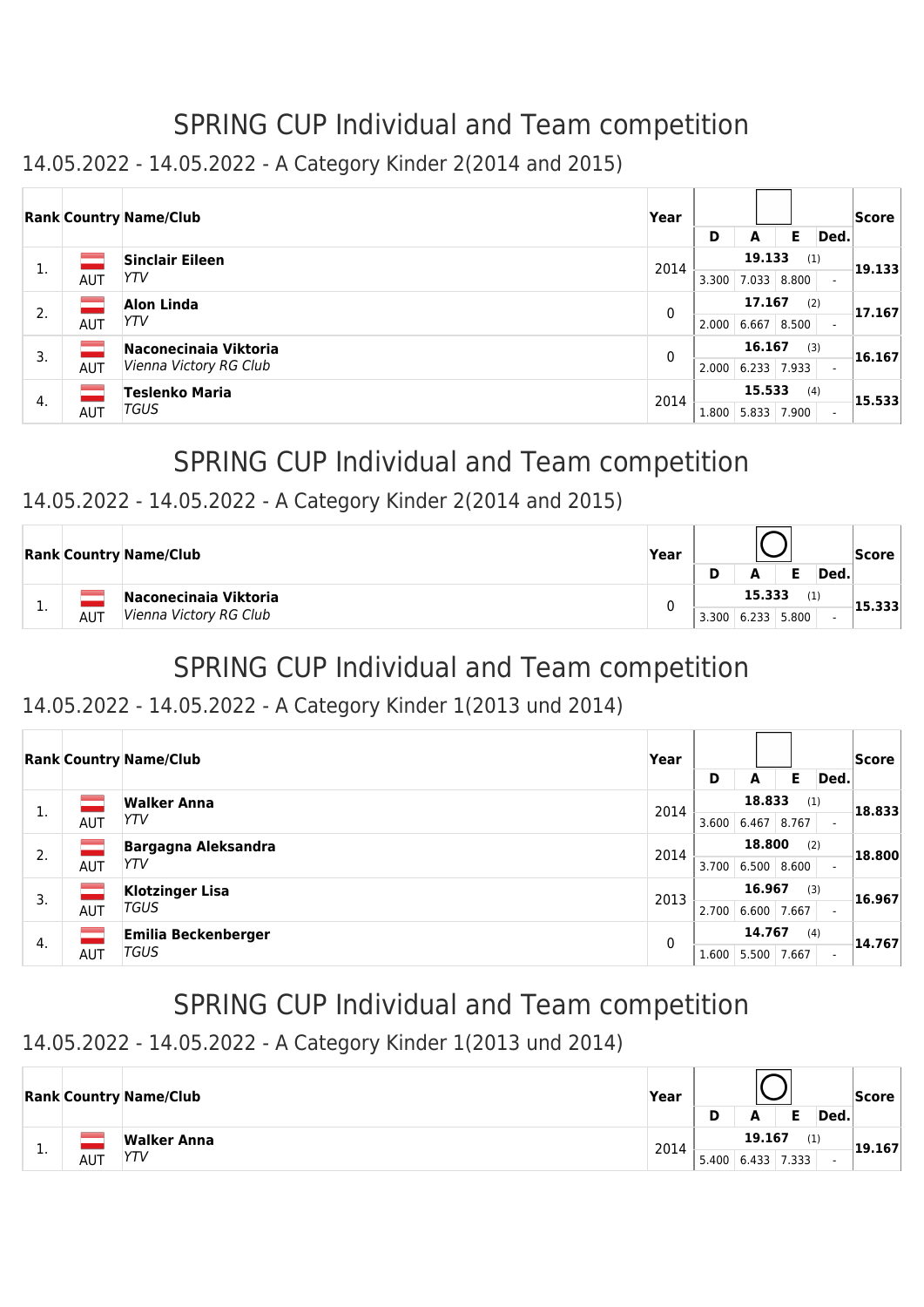|    |            | <b>Rank Country Name/Club</b>                  | Year | D     | A                       |     | Ded. | <b>Score</b> |
|----|------------|------------------------------------------------|------|-------|-------------------------|-----|------|--------------|
| 2. | <b>AUT</b> | <b>Brada Melissa</b><br>Vienna Victory RG Club | 2014 | 1.900 | 12.467<br>5.100 5.467   | (2) |      | 12.467       |
| 3. | <b>AUT</b> | Kricheli Kim<br>Vienna Victory RG Club         | 2013 | 1.700 | 11.867<br>$5.133$ 5.033 | (3) |      | 11.867       |

#### 14.05.2022 - 14.05.2022 - A Category Kinder 1(2013 und 2014)

|    |            | <b>Rank Country Name/Club</b>                  | Year | D     | А               |                                | Ded. | Score  |
|----|------------|------------------------------------------------|------|-------|-----------------|--------------------------------|------|--------|
| ı. | <b>AUT</b> | <b>Brada Melissa</b><br>Vienna Victory RG Club | 2014 | 2.300 | 12.333          | (1)<br>$5.000 \mid 5.033 \mid$ |      | 12.333 |
| 2. | <b>AUT</b> | Kricheli Kim<br>Vienna Victory RG Club         | 2013 | 1.700 | 10.667<br>4.300 | (2)<br>5.067                   | 0.40 | 10.667 |

## SPRING CUP Individual and Team competition

### 14.05.2022 - 14.05.2022 - A Category Jugend 3(2012 und 2013)

|     |                          | <b>Rank Country Name/Club</b> | Year |       |                          |      |                             | Score  |
|-----|--------------------------|-------------------------------|------|-------|--------------------------|------|-----------------------------|--------|
|     |                          |                               |      | D     | A                        | E    | Ded.                        |        |
| 1.  |                          | <b>Biloshapka Veronika</b>    | 2012 |       | 20.200                   | (1)  |                             | 20.200 |
|     | <b>AUT</b>               | <b>YTV</b>                    |      | 4.600 | $6.800 \mid 8.800$       |      | $\overline{\phantom{0}}$    |        |
| 2.  |                          | <b>Almasbek Irem</b>          | 2012 |       | 20.167                   | (2)  |                             | 20.167 |
|     | <b>AUT</b>               | <b>YTV</b>                    |      | 4.600 | 7.000 8.567              |      | $\mathbf{r}$                |        |
| 3.  |                          | Konizhay Kvitoslava           | 2012 |       | 18.467                   | (3)  |                             | 18.467 |
|     | <b>AUT</b>               | <b>TGUS</b>                   |      |       | 3.700 6.567 8.200        |      | $\mathcal{L}^{\mathcal{A}}$ |        |
| 4.  |                          | <b>Resmann Eva</b>            | 2012 |       | 18.067                   | (4)  |                             | 18.067 |
|     | <b>AUT</b>               | <b>TGUS</b>                   |      | 3.600 | 7.100 7.367              |      | $\blacksquare$              |        |
| 5.  |                          | <b>Barmet Valeria</b>         | 2013 |       | 16.567                   | (5)  |                             | 16.567 |
|     | AUT                      | <b>TSV Unity</b>              |      | 2.000 | 7.900 6.667              |      |                             |        |
| 6.  |                          | Medianikova Sobina            | 2013 |       | 16.067                   | (6)  |                             | 16.067 |
|     | <b>AUT</b>               | <b>TSV Unity</b>              |      | 2.300 | $5.933$ 7.833            |      |                             |        |
| 7.  |                          | Schubaeva Sofia               | 2012 |       | 15.833                   | (7)  |                             | 15.833 |
|     | AUT                      | <b>TSV Unity</b>              |      |       | 1.500 6.867 7.467        |      |                             |        |
| 8.  |                          | <b>Illmer Paulina</b>         | 2012 |       | 15.667                   | (8)  |                             | 15.667 |
|     | AUT                      | ÖTB Wiener Neustadt           |      |       | 1.700 6.500 7.467        |      |                             |        |
| 9.  |                          | <b>Petryshak Zlata</b>        | 2012 |       | 15.033                   | (9)  |                             | 15.033 |
|     | <b>AUT</b>               | <b>ATV Wiener Neustadt</b>    |      |       | $1.500$ 6.633 7.200 0.30 |      |                             |        |
| 10. | $\overline{\phantom{0}}$ | <b>Herzog Lilly</b>           | 2012 |       | 14.567                   | (10) |                             | 14.567 |
|     | <b>AUT</b>               | <b>ATV Wiener Neustadt</b>    |      | 1.200 | 6.600 6.767              |      |                             |        |
| 11. |                          | <b>Tuchschmidt Anja</b>       | 2012 |       | 14.500                   | (11) |                             | 14.500 |
|     | <b>AUT</b>               | <b>ATV Wiener Neustadt</b>    |      |       | $1.500$ 6.033 6.967      |      |                             |        |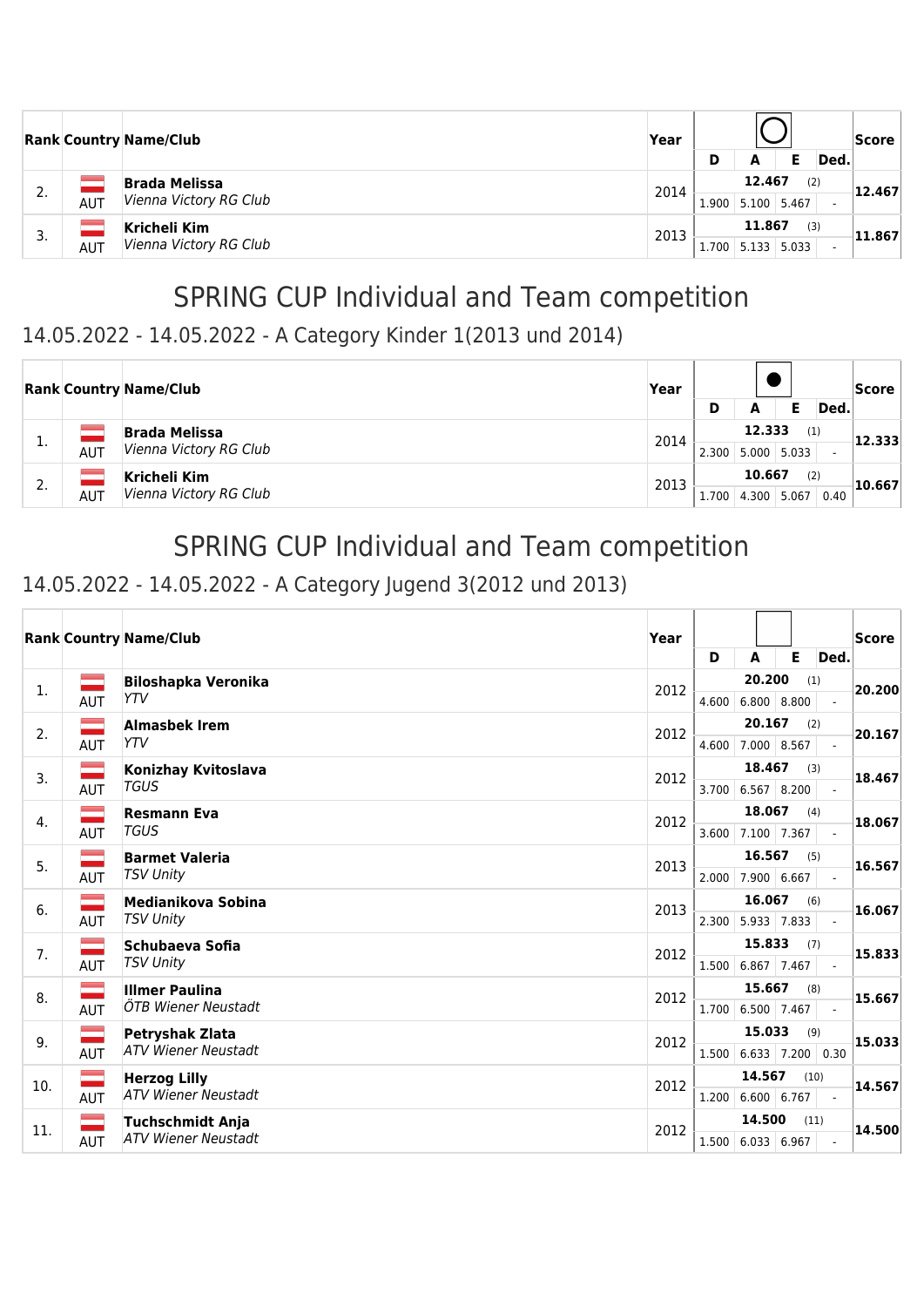#### 14.05.2022 - 14.05.2022 - A Category Jugend 3(2012 und 2013)

|     |     | <b>Rank Country Name/Club</b> | Year   |       |       |       |        | Score |
|-----|-----|-------------------------------|--------|-------|-------|-------|--------|-------|
|     |     |                               |        | D     | А     |       | Ded.   |       |
|     |     | Almasbek Irem                 | 19.167 |       | (1)   |       | 19.167 |       |
| д., | AUT | YTV                           | 2012   | 6.000 | 5.867 | 7.300 |        |       |
|     |     | <b>Schubaeva Sofia</b>        | 2012   |       | 9.400 | (2)   |        |       |
| 2.  | AUT | <b>TSV Unity</b>              |        | 1.700 | 4.567 | 3.733 | 0.60   | 9.400 |

# SPRING CUP Individual and Team competition

#### 14.05.2022 - 14.05.2022 - A Category Jugend 3(2012 und 2013)

|    | <b>Rank Country Name/Club</b> | Year                       |      |       |        |       |      | Score  |
|----|-------------------------------|----------------------------|------|-------|--------|-------|------|--------|
|    |                               |                            |      | D     | A      | Е     | Ded. |        |
| 1. |                               | Konizhay Kvitoslava        | 2012 |       | 19.133 | (1)   |      | 19.133 |
|    | AUT                           | TGUS                       |      | 6.500 | 6.033  | 6.600 |      |        |
| 2. |                               | <b>Biloshapka Veronika</b> | 2012 |       | 18.600 | (2)   |      | 18.600 |
|    | <b>AUT</b>                    | YTV                        |      | 5.200 | 6.067  | 7.333 |      |        |
| 3. | m.                            | <b>Illmer Paulina</b>      | 2012 |       | 14.467 | (3)   |      | 14.467 |
|    | <b>AUT</b>                    | ÖTB Wiener Neustadt        |      | 3.400 | 5.467  | 5.600 |      |        |
|    |                               | <b>Herzog Lilly</b>        | 2012 |       | 13.600 | (4)   |      | 13.600 |
| 4. | <b>AUT</b>                    | <b>ATV Wiener Neustadt</b> |      | 2.300 | 5.400  | 5.900 |      |        |

## SPRING CUP Individual and Team competition

#### 14.05.2022 - 14.05.2022 - A Category Jugend 2(2011 und 2012)

|    |     | <b>Rank Country Name/Club</b> | Year           |       |        |       |      | <b>Score</b> |  |  |  |        |
|----|-----|-------------------------------|----------------|-------|--------|-------|------|--------------|--|--|--|--------|
|    |     |                               |                | D     | А      |       | Ded. |              |  |  |  |        |
|    |     | Kamilova Suri                 | 15.483<br>2011 |       | (1)    |       |      |              |  |  |  | 15.483 |
| ∸. | AUT | Vienna Victory RG Club        |                | 3.100 | 6.133  | 6.250 |      |              |  |  |  |        |
| C  |     | Szenteszki Julia              | 2012           |       | 14.967 | (2)   |      | 14.967       |  |  |  |        |
| Ζ. | AUT | TGUS                          |                | 3.300 | 6.167  | 5.800 | 0.30 |              |  |  |  |        |

# SPRING CUP Individual and Team competition

#### 14.05.2022 - 14.05.2022 - A Category Jugend 2(2011 und 2012)

|     |            | <b>Rank Country Name/Club</b>           | Year | Ð     | А      |                           | Ded. | Score  |
|-----|------------|-----------------------------------------|------|-------|--------|---------------------------|------|--------|
| . . | <b>AUT</b> | Kamilova Suri<br>Vienna Victory RG Club | 2011 | 2.400 | 12.883 | (1)<br>$5.133 \mid 5.350$ |      | 12.883 |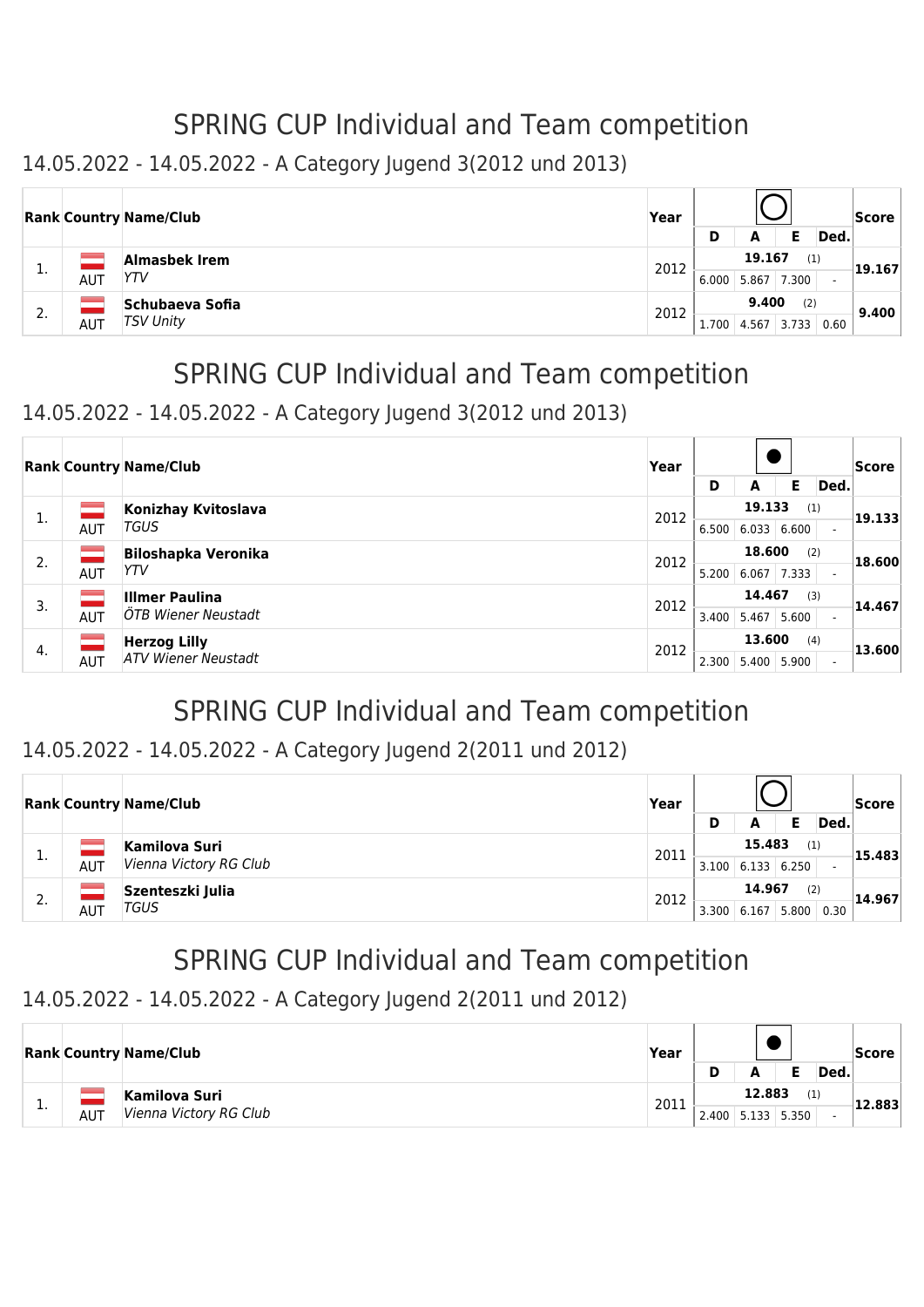### 14.05.2022 - 14.05.2022 - A Category Jugend 1(2010 und 2011)

|    |            | <b>Rank Country Name/Club</b> | Year |       |        |               |      | <b>Score</b> |
|----|------------|-------------------------------|------|-------|--------|---------------|------|--------------|
|    |            |                               |      | D     | A      | Е             | Ded. |              |
| 1. |            | <b>Moroz Polina</b>           | 2010 |       | 22,400 | (1)           |      | 22.400       |
|    | AUT        | YTV                           |      | 8.600 |        | 6.900   6.900 |      |              |
| 2. |            | Ivanchenko Polina             | 2010 |       | 19.083 | (2)           |      | 19.083       |
|    | <b>AUT</b> | YTV                           |      | 6.200 | 6.733  | 6.150         |      |              |
| 3. |            | <b>Kasymov Amira</b>          | 0    |       | 16.500 | (3)           |      | 16.500       |
|    | AUT        | Vienna Victory RG Club        |      | 4.600 | 6.300  | 5.600         |      |              |

## SPRING CUP Individual and Team competition

### 14.05.2022 - 14.05.2022 - A Category Jugend 1(2010 und 2011)

|                |               | <b>Rank Country Name/Club</b> | Year |       |                     |                              |                | Score  |
|----------------|---------------|-------------------------------|------|-------|---------------------|------------------------------|----------------|--------|
|                |               |                               |      | D     | A                   | Е                            | Ded.           |        |
| $\mathbf{1}$ . | ÷.            | Jantsky Amanda                | 2010 |       | 23.600              | (1)                          |                | 23.600 |
|                | AUT           | <b>ATV Wiener Neustadt</b>    |      | 8.800 | 7.500               | 7.300                        |                |        |
| 2.             |               | Tkachenko Eva                 | 2010 |       | 21.617              | (2)                          |                | 21.617 |
|                | <b>AUT</b>    | YTV                           |      | 8.100 | 5.967 7.550         |                              | $\overline{a}$ |        |
| 3.             | ۰             | Samohvala Alise               | 2010 |       | 20.500              | (3)                          |                | 20.500 |
|                | <b>GER</b>    | TV 1861 Ingolstadt            |      | 6.400 | 7.200 6.900         |                              |                |        |
| 4.             | $\mathcal{L}$ | <b>Kasymov Amira</b>          | 0    |       | 19.933              | (4)                          |                | 19.933 |
|                | <b>AUT</b>    | Vienna Victory RG Club        |      |       | $6.700$ 6.533 6.700 |                              |                |        |
| 5.             |               | <b>Brandauer Leah</b>         | 2010 |       | 18.033              | (5)                          |                | 18.033 |
|                | <b>AUT</b>    | <b>TGUS</b>                   |      | 5.300 | 6.233   6.500       |                              |                |        |
| 6.             |               | <b>Dvornyak Ksenia</b>        | 2010 |       | 17.967              | (6)                          |                | 17.967 |
|                | AUT           | <b>TSV Unity</b>              |      | 6.100 |                     | $6.067$ 6.100                | 0.30           |        |
| 7.             |               | <b>Oygur Melia</b>            | 2010 |       | 17.617              | (7)                          |                | 17.617 |
|                | AUT           | <b>VTS</b>                    |      | 3.800 |                     | $6.467$ 7.350                |                |        |
| 8.             |               | Kalashnikova Anastasia        | 0    |       | 17.567              | (8)                          |                | 17.567 |
|                | AUT           | <b>VTS</b>                    |      | 4.100 | $6.467$ 7.000       |                              |                |        |
| 9.             |               | <b>Hager Klara</b>            | 2010 |       | 13,433              | (9)                          |                | 13.433 |
|                | <b>AUT</b>    | ÖTB Wiener Neustadt           |      | 2.800 | 5.233               | 5.700                        | 0.30           |        |
| 10.            |               | Radonjic Magdalena            | 2010 |       | 12.750              | (10)                         |                | 12.750 |
|                | AUT           | <b>ATV Wiener Neustadt</b>    |      | 3.100 |                     | $5.300 \mid 4.950 \mid 0.60$ |                |        |

# SPRING CUP Individual and Team competition

### 14.05.2022 - 14.05.2022 - A Category Jugend 1(2010 und 2011)

|   |     | <b>Rank Country Name/Club</b> | Year |                  |        |       |      | Score  |
|---|-----|-------------------------------|------|------------------|--------|-------|------|--------|
|   |     |                               |      | D                | A      |       | Ded. |        |
|   |     | <b>Moroz Polina</b>           | 2010 |                  | 25.583 | (1)   |      | 25.583 |
| . | AUT | YTV                           |      | $ 10.250 $ 7.233 |        | 8.100 |      |        |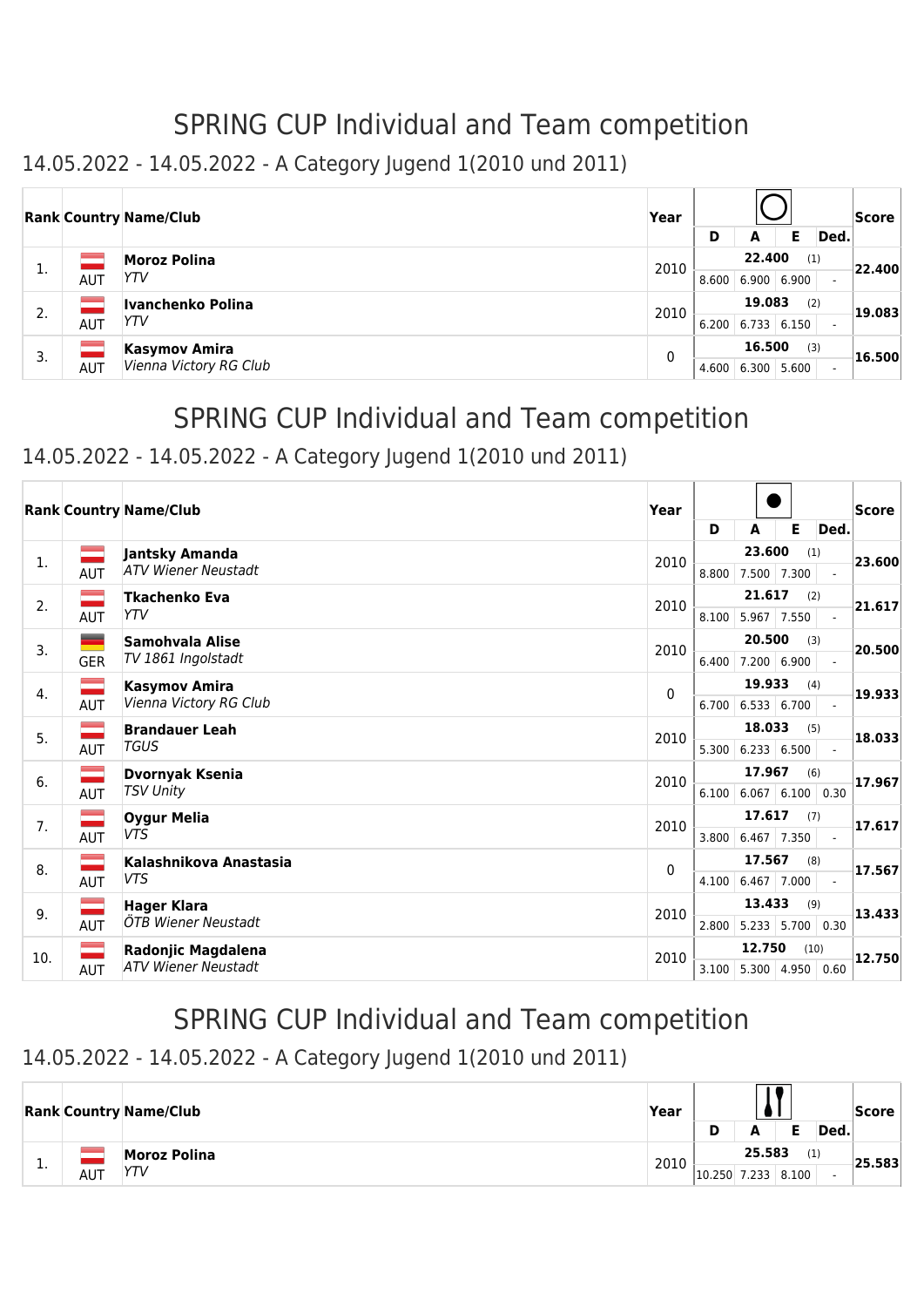|     |               | <b>Rank Country Name/Club</b> | Year |       |                               |       |                          | <b>Score</b> |
|-----|---------------|-------------------------------|------|-------|-------------------------------|-------|--------------------------|--------------|
|     |               |                               |      | D     | A                             | Е     | Ded.                     |              |
| 2.  |               | Jantsky Amanda                | 2010 |       | 20.867                        | (2)   |                          | 20.867       |
|     | AUT           | <b>ATV Wiener Neustadt</b>    |      | 7.300 | $7.167$ 6.400                 |       |                          |              |
| 3.  | ۰             | Samohvala Alise               | 2010 |       | 20.517                        | (3)   |                          | 20.517       |
|     | <b>GER</b>    | TV 1861 Ingolstadt            |      | 7.000 | 6.467                         | 7.050 |                          |              |
| 4.  | $\mathcal{L}$ | <b>Kasymov Amira</b>          | 0    |       | 18.683                        | (4)   |                          | 18.683       |
|     | AUT           | Vienna Victory RG Club        |      | 7.000 | $6.033$ 5.650                 |       |                          |              |
| 5.  | $\equiv$      | <b>Dvornyak Ksenia</b>        | 2010 |       | 17.383                        | (5)   |                          | 17.383       |
|     | AUT           | <b>TSV Unity</b>              |      | 6.700 | 5.833   4.850                 |       |                          |              |
| 6.  |               | <b>Oygur Aylin</b>            | 2010 |       | 17.333                        | (6)   |                          | 17.333       |
|     | AUT           | <b>VTS</b>                    |      | 3.600 | 6.433 7.300                   |       | $\overline{\phantom{a}}$ |              |
| 7.  |               | <b>Schuler Matilda</b>        | 2010 |       | 17.217                        | (7)   |                          | 17.217       |
|     | AUT           | <b>VTS</b>                    |      | 4.700 | $6.167 \mid 6.350$            |       |                          |              |
| 8.  |               | Kalashnikova Anastasia        | 0    |       | 17.083                        | (8)   |                          | 17.083       |
|     | AUT           | <b>VTS</b>                    |      |       | $4.300 \mid 6.333 \mid 6.450$ |       |                          |              |
| 9.  |               | Ivanchenko Polina             | 2010 |       | 15.200                        | (9)   |                          | 15.200       |
|     | AUT           | <b>YTV</b>                    |      | 5.450 | $5.300 \mid 4.450$            |       |                          |              |
| 10. | ÷.            | Radonjic Magdalena            | 2010 |       | 13.950                        | (10)  |                          | 13.950       |
|     | <b>AUT</b>    | <b>ATV Wiener Neustadt</b>    |      | 3.600 | 5.600                         | 5.050 | 0.30                     |              |
| 11. |               | <b>Hager Klara</b>            | 2010 |       | 10.100                        | (11)  |                          | 10.100       |
|     | AUT           | ÖTB Wiener Neustadt           |      |       | $1.800$   4.800   3.500       |       | $\blacksquare$           |              |

### 14.05.2022 - 14.05.2022 - A Category Jugend 1(2010 und 2011)

|    |            | <b>Rank Country Name/Club</b> | Year | D     | Ded.                    | <b>Score</b>  |  |        |
|----|------------|-------------------------------|------|-------|-------------------------|---------------|--|--------|
| π. | AUT        | <b>Moroz Polina</b><br>YTV    | 2010 |       | 24.350<br>$9.900$ 7.200 | (1)<br>17.250 |  | 24.350 |
| 2. | <b>AUT</b> | Oygur Melia<br>VTS            | 2010 | 2.900 | 15.533<br>6.633         | (2)<br>6.000  |  | 15.533 |

# SPRING CUP Individual and Team competition

14.05.2022 - 14.05.2022 - A Category Juniorinnen 1(2008 und 2007)

|    |            | <b>Rank Country Name/Club</b> | Year |               |               |                 |        | Score  |
|----|------------|-------------------------------|------|---------------|---------------|-----------------|--------|--------|
|    |            |                               |      | D             | A             | Е               | Ded.   |        |
| 1. |            | Kirpichnikova Alexandra       | 2007 |               | 22.150        | (1)             | 22.150 |        |
|    | <b>GER</b> | TV Nellingen                  |      | 9.800         | 6.700         | 5.950           | 0.30   |        |
| 2. |            | <b>MIRONSKAYA Dina</b>        | 2007 |               | 22.100<br>(2) |                 |        | 22.100 |
|    | <b>AUT</b> | <b>TV Mariahilf</b>           |      | 7.700         |               | $6.850$   7.550 |        |        |
| 3. |            | Nosachenko Viktoria           | 2007 |               | 22.100        | (3)             |        | 22.100 |
|    | <b>AUT</b> | YTM                           |      | 7.900         |               | $6.600$   7.600 |        |        |
|    |            | Petrova Natalia               | 0    | 21.500<br>(4) |               |                 |        |        |
| 4. | <b>AUT</b> | TGUS                          |      | 7.800         | 6.800         | 6.900           |        | 21.500 |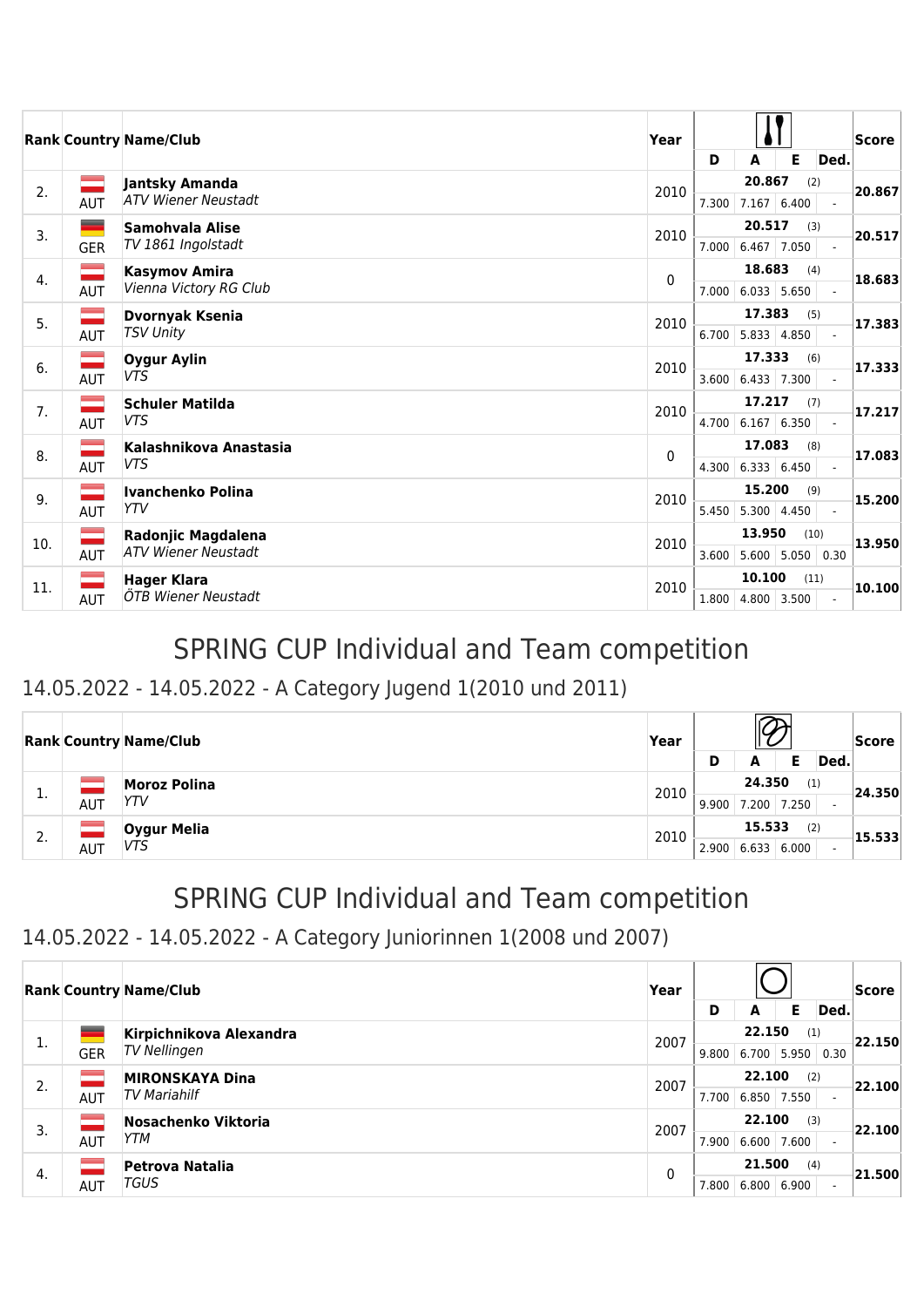|    |                | <b>Rank Country Name/Club</b> | Year |        |               |       |        | Score  |
|----|----------------|-------------------------------|------|--------|---------------|-------|--------|--------|
|    |                |                               | D    | A      | Е             | Ded.  |        |        |
| 5. |                | <b>Mayer Leonie</b>           | 2007 |        | 16.800        | (5)   |        | 16.800 |
|    | AUT            | TGUS                          |      | 5.800  | 5.700         | 5.600 | 0.30   |        |
| 6. |                | <b>Almberger Janice</b>       | 0    |        | 16.000<br>(6) |       |        | 16.000 |
|    | <b>AUT</b>     | VTS.                          |      | 3.500  | 6.100         | 6.400 |        |        |
| 7  | Neumayer Paola | 2007                          |      | 14.600 | (7)           |       | 14.600 |        |
| 7. | AUT            | <b>TGUS</b>                   |      | 2.500  | 5.850         | 6.250 |        |        |

### 14.05.2022 - 14.05.2022 - A Category Juniorinnen 1(2008 und 2007)

|    |               | <b>Rank Country Name/Club</b> | Year |              |        |               |                          | Score  |
|----|---------------|-------------------------------|------|--------------|--------|---------------|--------------------------|--------|
|    |               |                               |      | D            | A      | Е             | Ded.                     |        |
| 1. | $\Rightarrow$ | <b>NEUMANN Julia</b>          | 2007 |              | 26.100 | (1)           |                          | 26.100 |
|    | <b>AUT</b>    | <b>ATUS Korneuburg</b>        |      | 10.800 7.600 |        | 7.700         |                          |        |
| 2. | $\equiv$      | Kirpichnikova Alexandra       | 2007 |              | 23.700 | (2)           |                          | 23.700 |
|    | <b>GER</b>    | TV Nellingen                  |      | 9.500        | 7.150  | 7.050         |                          |        |
| 3. | $\equiv$      | <b>MIRONSKAYA Arina</b>       | 2007 |              | 22.550 | (3)           |                          | 22.550 |
|    | AUT           | <b>TV Mariahilf</b>           |      | 9.900        | 6.950  | 5.700         |                          |        |
| 4. | $\equiv$      | <b>SCHEIDL Anna</b>           | 2008 |              | 21.050 | (4)           |                          | 21.050 |
|    | <b>AUT</b>    | Gitti City                    |      | 6.800        |        | 7.150 7.100   |                          |        |
| 5. | $\equiv$      | <b>Almberger Janice</b>       | 0    |              | 17.000 | (5)           |                          | 17.000 |
|    | AUT           | VTS                           |      | 5.400        | 5.900  | 5.700         |                          |        |
| 6. | ═             | <b>Bendl Lea</b>              | 2007 |              | 14.500 | (6)           |                          | 14.500 |
|    | AUT           | TGUS                          |      | 2.100        |        | 5.750   6.650 |                          |        |
| 7. | ═             | <b>Migsch Yana</b>            | 2007 |              | 14.300 | (7)           |                          | 14.300 |
|    | AUT           | TGUS                          |      | 3.600        | 5.750  | 4.950         |                          |        |
| 8. |               | Khalil Sarah                  | 2007 |              | 12.350 | (8)           |                          | 12.350 |
|    | AUT           | TGUS                          |      | 2.200        | 5.150  | 5.000         | $\overline{\phantom{0}}$ |        |

## SPRING CUP Individual and Team competition

### 14.05.2022 - 14.05.2022 - A Category Juniorinnen 1(2008 und 2007)

|    |            | <b>Rank Country Name/Club</b> | Year |              |             |       |      | Score  |
|----|------------|-------------------------------|------|--------------|-------------|-------|------|--------|
|    |            |                               |      | D            | A           | Е     | Ded. |        |
|    |            | Kirpichnikova Alexandra       | 2007 |              | 24.550      | (1)   |      | 24.550 |
| ı. | <b>GER</b> | <b>TV Nellingen</b>           |      | 10.800 6.850 |             | 6.900 |      |        |
| 2. |            | <b>MIRONSKAYA Arina</b>       | 2007 |              | 23.350      | (2)   |      | 23.350 |
|    | <b>AUT</b> | <b>TV Mariahilf</b>           |      | 8.100        | 7.600       | 7.650 |      |        |
| 3. |            | Petrova Natalia               | 0    |              | 21.000      | (3)   |      | 21.000 |
|    | <b>AUT</b> | TGUS                          |      | 7.100        | 7.050 6.850 |       |      |        |
| 4. |            | <b>SCHEIDL Anna</b>           | 2008 |              | 20.650      | (4)   |      | 20.650 |
|    | <b>AUT</b> | Gitti City                    |      | 7.000        | 7.150       | 6.500 |      |        |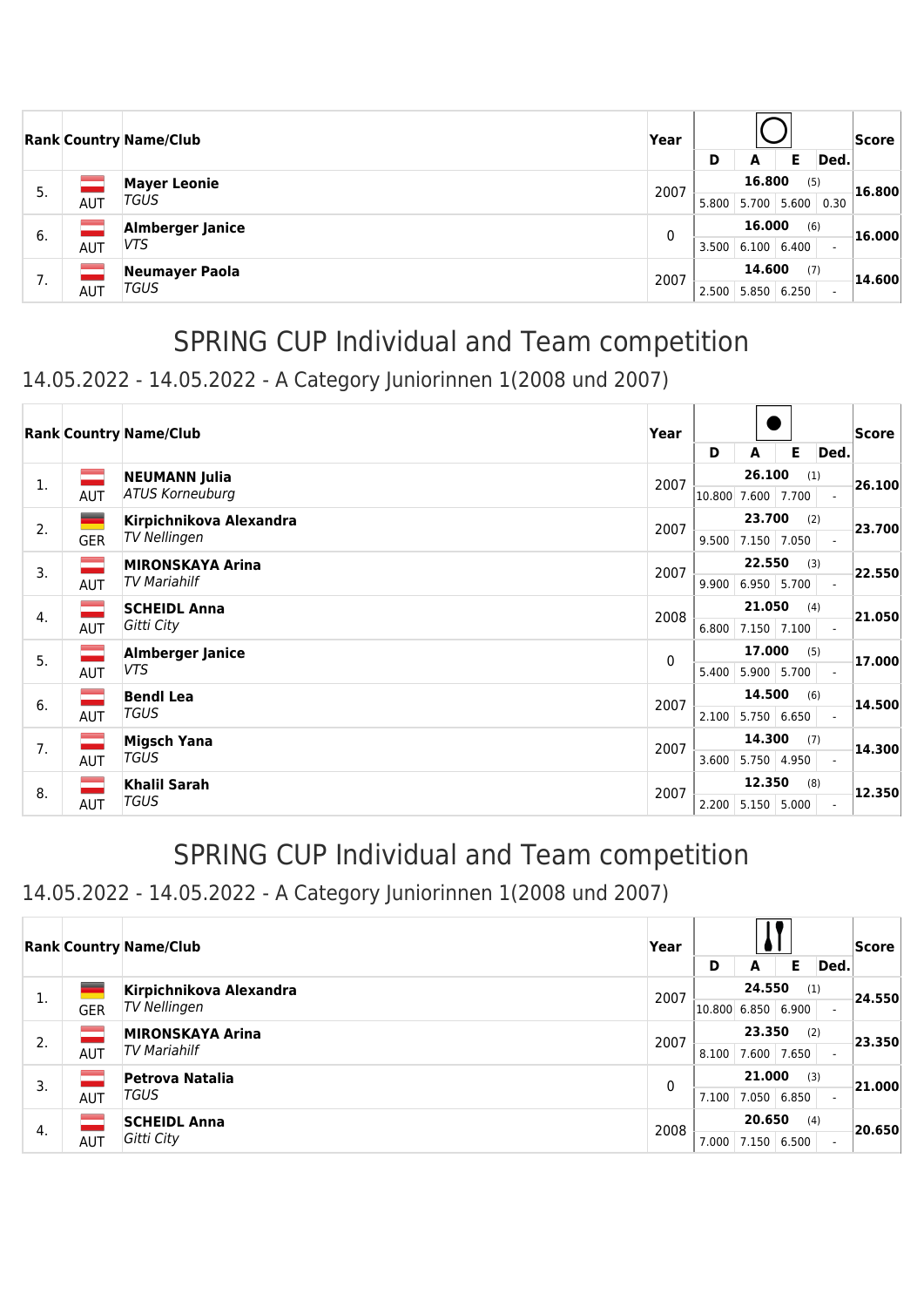|    |     | <b>Rank Country Name/Club</b>        | Year | D                                        | А                     | Е   | Ded. | Score  |
|----|-----|--------------------------------------|------|------------------------------------------|-----------------------|-----|------|--------|
| 5. | AUT | <b>NICKONCHUK Maya</b><br><b>WAT</b> | 2007 | 6.100                                    | 18.550<br>6.600 5.850 | (5) |      | 18.550 |
| 6. | AUT | Neumayer Paola<br>TGUS               | 2007 | 14.550<br>(6)<br>6.000<br>5.750<br>2.800 |                       |     |      | 14.550 |

### 14.05.2022 - 14.05.2022 - A Category Juniorinnen 1(2008 und 2007)

|    |            | <b>Rank Country Name/Club</b>                  | Year | D     | A                       | Е            | Ded. | Score  |
|----|------------|------------------------------------------------|------|-------|-------------------------|--------------|------|--------|
| 1. | <b>AUT</b> | <b>NEUMANN Julia</b><br><b>ATUS Korneuburg</b> | 2007 | 7.000 | 21.450<br>7.700         | (1)<br>6.750 |      | 21.450 |
| 2. | <b>GER</b> | Kirpichnikova Alexandra<br>TV Nellingen        | 2007 | 9.600 | 21.350<br>$6.350$ 5.400 | (2)          |      | 21.350 |
| 3. | AUT        | Nosachenko Viktoria<br>YTM                     | 2007 | 5.600 | 18.700<br>6.950         | (3)<br>6.150 |      | 18.700 |
| 4. | AUT        | <b>Migsch Yana</b><br><b>TGUS</b>              | 2007 | 3.000 | 14.550<br>6.100         | (4)<br>5.450 |      | 14.550 |

## SPRING CUP Individual and Team competition

#### 14.05.2022 - 14.05.2022 - A Category Juniorinnen 2(2009)

|    |     | <b>Rank Country Name/Club</b> | Year |       |        |               |      | Score  |
|----|-----|-------------------------------|------|-------|--------|---------------|------|--------|
|    |     |                               |      | D     | А      |               | Ded. |        |
|    |     | <b>MILLMANN Julia</b>         | 2008 |       | 21,100 | (1)           |      | 21.100 |
| ∸. | AUT | Gitti City                    |      | 6.800 | 7.200  | 7.100         |      |        |
|    |     | Kostadinova Filipa            |      |       | 16,000 | (2)           |      |        |
| z. | AUT | <b>ATV Wiener Neustadt</b>    | 2009 | 4.400 |        | $5.750$ 5.850 |      | 16.000 |

# SPRING CUP Individual and Team competition

#### 14.05.2022 - 14.05.2022 - A Category Juniorinnen 2(2009)

|    |            | <b>Rank Country Name/Club</b> | Year |               |               |       |                          | Score  |        |
|----|------------|-------------------------------|------|---------------|---------------|-------|--------------------------|--------|--------|
|    |            |                               |      | D             | A             | Е     | Ded.                     |        |        |
| 1. |            | Mishchenko Alisa              | 2009 |               | 19.300<br>(1) |       |                          | 19.300 |        |
|    | <b>AUT</b> | TGUS                          |      | 6.800         | 6.500         | 6.000 |                          |        |        |
| 2. |            | Märk Melina                   | 0    | 19.000<br>(2) |               |       |                          |        | 19.000 |
|    | <b>AUT</b> | VTS                           |      | 5.900         | 6.700         | 6.400 |                          |        |        |
| 3. |            | Rybalka Polina                | 0    |               | 18.650<br>(3) |       |                          | 18.650 |        |
|    | <b>AUT</b> | TGUS                          |      | 7.200         | $6.050$ 5.400 |       |                          |        |        |
|    |            | Kostadinova Filipa            | 2009 |               | 18.100        | (4)   |                          | 18.100 |        |
| 4. | <b>AUT</b> | <b>ATV Wiener Neustadt</b>    |      | 4.400         | 6.500         | 7.200 | $\overline{\phantom{0}}$ |        |        |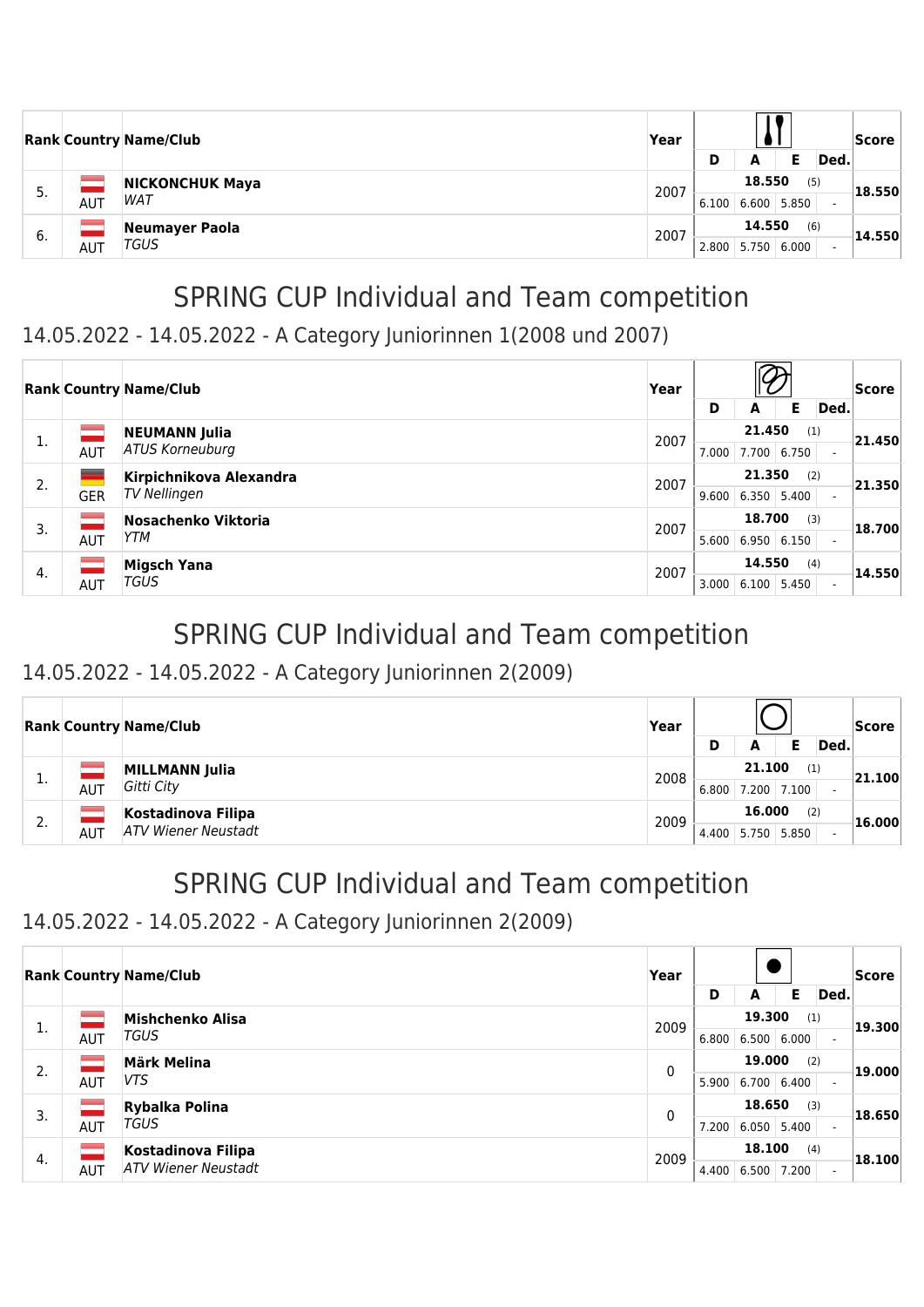|          |            | <b>Rank Country Name/Club</b> | Year |       |        |               |      | Score  |
|----------|------------|-------------------------------|------|-------|--------|---------------|------|--------|
|          |            |                               |      | D     | А      |               | Ded. |        |
|          |            | Antypova Oleksandra           | 2009 |       | 15.550 | (5)           |      | 15.550 |
| <u>.</u> | <b>AUT</b> | YTM                           |      | 5.000 |        | $5.100$ 5.450 |      |        |

#### 14.05.2022 - 14.05.2022 - A Category Juniorinnen 2(2009)

|    |            | <b>Rank Country Name/Club</b> | Year |       |               |       |                          | Score  |
|----|------------|-------------------------------|------|-------|---------------|-------|--------------------------|--------|
|    |            |                               |      | D     | A             | Е     | Ded.                     |        |
| 1. |            | Antypova Oleksandra           | 2009 |       | 19.050        | (1)   |                          | 19.050 |
|    | <b>AUT</b> | YTM                           |      | 5.700 | 6.250         | 7.100 |                          |        |
| 2. | ــ         | Kostadinova Filipa            | 2009 |       | 17.300        | (2)   |                          | 17.300 |
|    | <b>AUT</b> | <b>ATV Wiener Neustadt</b>    |      | 4.900 | 6.350         | 6.050 | $\overline{\phantom{0}}$ |        |
| 3. |            | Niederbacher Giovanna         | 0    |       | 17.200        | (3)   |                          | 17.200 |
|    | <b>AUT</b> | VTS.                          |      | 5.200 | 6.400         | 5.600 |                          |        |
| 4. | $\sim 10$  | Mishchenko Alisa              | 2009 |       | 16.550        | (4)   |                          | 16.550 |
|    | <b>AUT</b> | <b>TGUS</b>                   |      | 5.350 | $5.850$ 5.350 |       |                          |        |
| 5. |            | <b>Miklavcic Anna</b>         | 2009 |       | 16.100        | (5)   |                          | 16.100 |
|    | <b>AUT</b> | <b>TGUS</b>                   |      | 5.100 | 6.050         | 4.950 | $\overline{\phantom{0}}$ |        |

### SPRING CUP Individual and Team competition

#### 14.05.2022 - 14.05.2022 - A Category Juniorinnen 2(2009)

|    |            | <b>Rank Country Name/Club</b> | Year |               |       |       | Score                    |        |  |  |
|----|------------|-------------------------------|------|---------------|-------|-------|--------------------------|--------|--|--|
|    |            |                               |      | D             | A     | Е     | Ded.                     |        |  |  |
|    |            | <b>MILLMANN Julia</b>         | 2008 | 16.150<br>(1) |       |       |                          | 16.150 |  |  |
| π. | <b>AUT</b> | Gitti City                    |      | 4.400         | 5.050 | 6.700 | $\overline{\phantom{a}}$ |        |  |  |
| 2. |            | <b>Märk Melina</b>            | 0    | 15.350<br>(2) |       |       |                          | 15.350 |  |  |
|    | AUT        | VTS                           |      | 4.700         | 5.700 | 4.950 |                          |        |  |  |
| 3. |            | Niederbacher Giovanna         | 0    | 14.550        |       | (3)   |                          |        |  |  |
|    | AUT        | VTS                           |      | 4.000         | 5.750 | 4.800 | $\overline{\phantom{0}}$ | 14.550 |  |  |

## SPRING CUP Individual and Team competition

#### 14.05.2022 - 14.05.2022 - A Category Senior(2006 and older)

|    |            | <b>Rank Country Name/Club</b> | Year |               |        |                    |      | Score  |
|----|------------|-------------------------------|------|---------------|--------|--------------------|------|--------|
|    |            |                               |      | D             | A      | Е                  | Ded. |        |
| 1. |            | Leontieva Kateryna            | 2005 |               | 20.150 | (1)                |      | 20.150 |
|    | AUT        | <b>YTM</b>                    |      | 7.700         |        | $6.400 \mid 6.350$ | 0.30 |        |
| 2. |            | <b>Starz Emma</b>             | 2006 | 16.100<br>(2) |        |                    |      | 16.100 |
|    | <b>AUT</b> | VTS                           |      | 3.400         | 6.350  | 6.350              |      |        |
| 3. |            | <b>Egle Chayenne</b>          | 0    |               | 13.750 | (3)                |      | 13.750 |
|    | AUT        | VTS                           |      | 3.000         | 5.550  | 5.200              |      |        |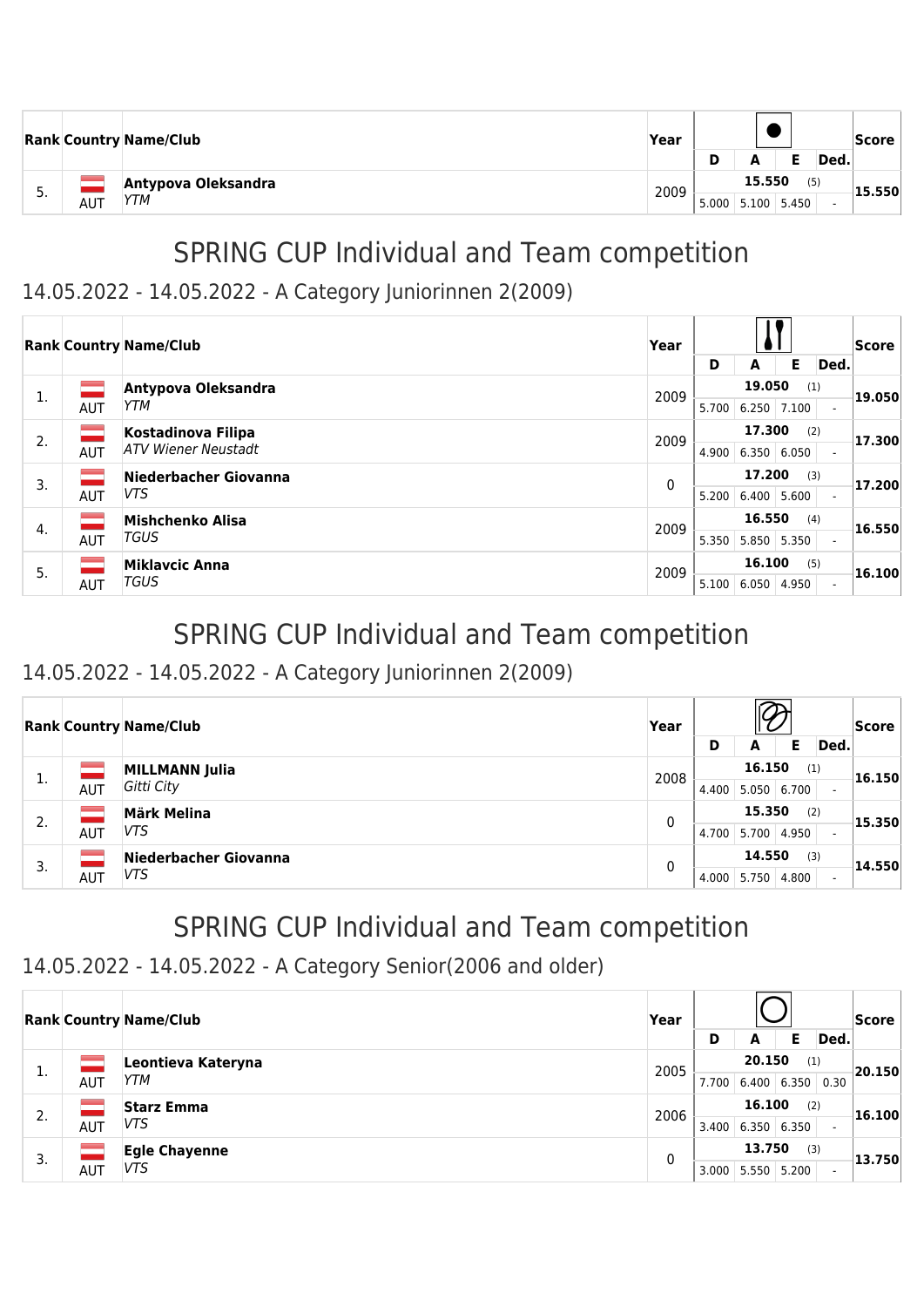14.05.2022 - 14.05.2022 - A Category Senior(2006 and older)

|    |            | <b>Rank Country Name/Club</b> | Year |       |               |       |      | <b>Score</b> |
|----|------------|-------------------------------|------|-------|---------------|-------|------|--------------|
|    |            |                               |      | D     | A             | Е     | Ded. |              |
|    |            | Scheverdina Renata            | 2006 |       | 21.700        |       | (1)  | 21.700       |
| ı. | AUT        | <b>TSV Unity</b>              |      | 8.200 | 7.300 6.200   |       |      |              |
| 2. |            | Leontieva Kateryna            | 2005 |       | 20.850<br>(2) |       |      | 20.850       |
|    | <b>AUT</b> | YTM                           |      | 8.100 | 6.450   6.300 |       |      |              |
|    |            | <b>Starz Emma</b>             | 2006 |       | 16.500        |       | (3)  | 16.500       |
| 3. | AUT        | VTS.                          |      | 4.200 | 6.200         | 6.100 |      |              |

# SPRING CUP Individual and Team competition

#### 14.05.2022 - 14.05.2022 - A Category Senior(2006 and older)

|    |     | <b>Rank Country Name/Club</b> | Year |               |        |        |      | <b>Score</b> |
|----|-----|-------------------------------|------|---------------|--------|--------|------|--------------|
|    |     |                               |      | D             | А      |        | Ded. |              |
|    |     | Leontieva Kateryna            | 2005 | 18,600<br>(1) |        | 18.600 |      |              |
| π. | AUT | YTM                           |      | 7.800         | 6.250  | 4.850  | 0.30 |              |
| C. |     | <b>Egle Chayenne</b>          |      |               | 13.550 |        | (2)  | 13.550       |
| z. | AUT | VTS                           | 0    | 2.700         | 5.750  | 5.100  |      |              |

# SPRING CUP Individual and Team competition

#### 14.05.2022 - 14.05.2022 - A Category Senior(2006 and older)

|    |     | <b>Rank Country Name/Club</b> | Year |       |               |       |                          | Score  |
|----|-----|-------------------------------|------|-------|---------------|-------|--------------------------|--------|
|    |     |                               |      | D     | Е<br>A        | Ded.  |                          |        |
| 1. |     | Scheverdina Renata            | 2006 |       | 18.600        | (1)   |                          | 18.600 |
|    | AUT | <b>TSV Unity</b>              |      | 7.600 | 6.200         | 4.800 | $\overline{\phantom{0}}$ |        |
| 2. |     | <b>Egle Chayenne</b>          | 0    |       | 14.500<br>(2) |       |                          | 14.500 |
|    | AUT | VTS                           |      | 2.900 | 5.700         | 5.900 |                          |        |
|    |     | <b>Starz Emma</b>             | 2006 |       | 13.300        | (3)   |                          | 13.300 |
| 3. | AUT | VTS.                          |      | 3.200 | 5.750         | 4.650 | 0.30                     |        |

## SPRING CUP Individual and Team competition

#### 14.05.2022 - 14.05.2022 - B Category Kinder 2(2014 and 2015)

|    |     | <b>Rank Country Name/Club</b> | Year | D     | А               |              | Ded. | Score  |
|----|-----|-------------------------------|------|-------|-----------------|--------------|------|--------|
| д. | AUT | Marchuk Yaroslava<br>TGUS     | 2014 | 1.900 | 15.383<br>6.050 | (1)<br>7.433 |      | 15.383 |
| 2. | AUT | <b>Balan Amelie</b><br>TGUS   | 2014 | 2.000 | 15.033<br>6.000 | (2)<br>7.033 |      | 15.033 |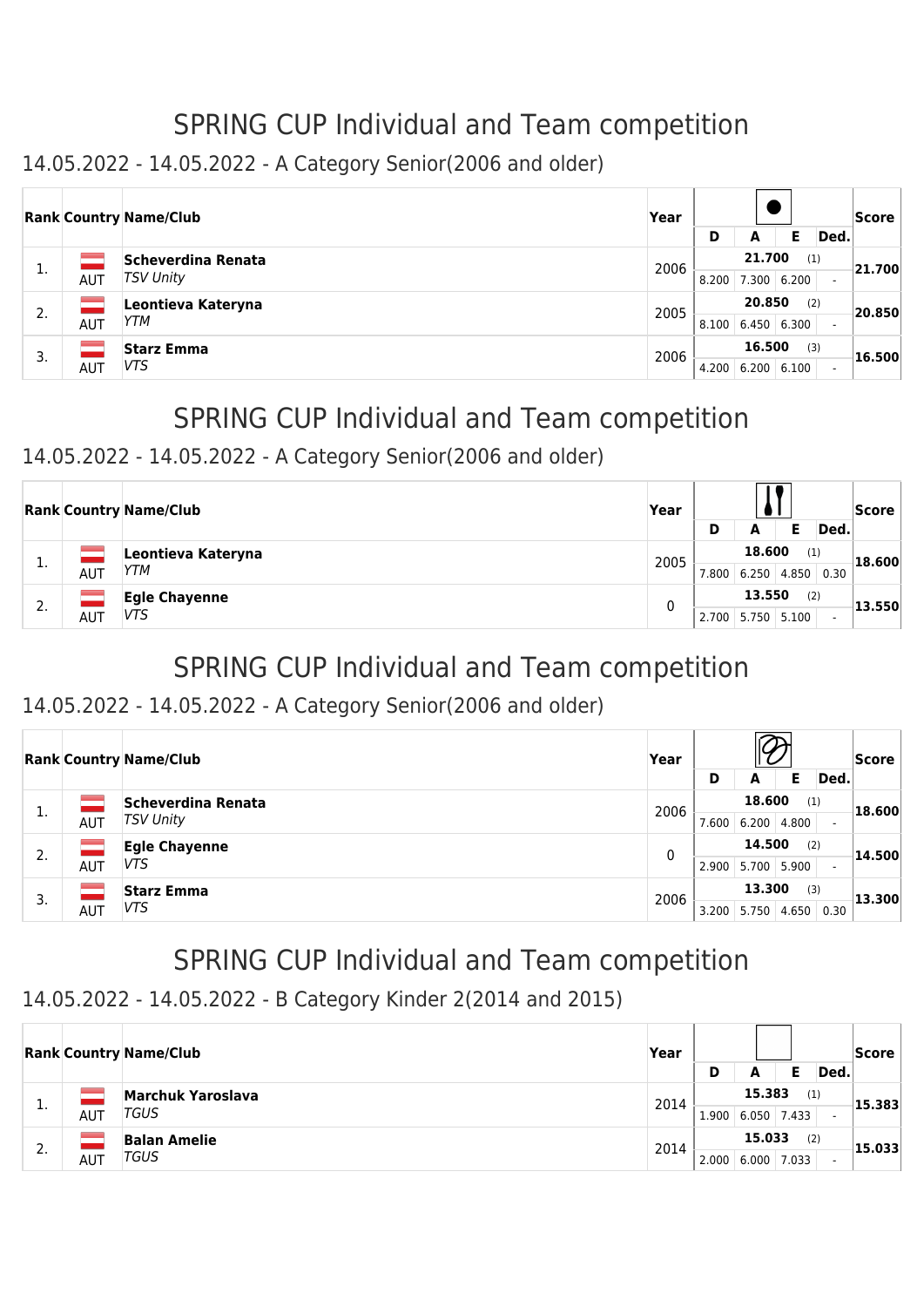|     |     | <b>Rank Country Name/Club</b> | Year | D     | A      |                    | Ded. | Score  |
|-----|-----|-------------------------------|------|-------|--------|--------------------|------|--------|
| . ب | AUT | Kim Maryna<br><b>TGUS</b>     | 2014 | 1.400 | 14.933 | (3)<br>6.300 7.233 |      | 14.933 |

#### 14.05.2022 - 14.05.2022 - B Category Kinder 2(2014 and 2015)

|   |     | <b>Rank Country Name/Club</b> | Year |       |        |       |      | Score  |
|---|-----|-------------------------------|------|-------|--------|-------|------|--------|
|   |     |                               |      | D     | A      |       | Ded. |        |
|   |     | <b>Marchuk Yaroslava</b>      | 2014 |       | 10.467 |       |      | 10.467 |
| . | AUT | TGUS                          |      | 1.500 | 5.300  | 3.967 | 0.30 |        |

# SPRING CUP Individual and Team competition

#### 14.05.2022 - 14.05.2022 - B Category Kinder 1(2013 und 2014)

|    |                | <b>Rank Country Name/Club</b> | Year  |       |             |       |                          | Score  |
|----|----------------|-------------------------------|-------|-------|-------------|-------|--------------------------|--------|
|    |                |                               |       | D     | A           | Е     | Ded.                     |        |
| 1. |                | Chaschdimuradova Sara         | 2013  |       | 17.667      | (1)   |                          | 17.667 |
|    | <b>AUT</b>     | YTM                           |       | 3.700 | 6.500       | 7.467 | $\overline{\phantom{0}}$ |        |
| 2. |                | <b>Bauer Madeleine</b>        | 2013  |       | 17.317      |       | (2)                      | 17.317 |
|    | <b>GER</b>     | ASV Cham                      |       | 2.200 | 7.350       | 7.767 | $\overline{\phantom{0}}$ |        |
| 3. |                | <b>Chovanec Nikol Diana</b>   | 2014  |       | 17.267      | (3)   |                          | 17.267 |
|    | <b>AUT</b>     | <b>YTM</b>                    |       | 2.200 | 7.000       | 8.067 |                          |        |
| 4. | <b>College</b> | Stillman Felina               | 0     |       | 16.483      | (4)   |                          | 16.483 |
|    | <b>AUT</b>     | <b>YTM</b>                    |       | 2.100 | 7.050 7.333 |       | $\overline{\phantom{0}}$ |        |
| 5. |                | <b>Maier Lina</b>             | 2013  |       | 16.400      | (5)   |                          | 16,400 |
|    | <b>GER</b>     | <b>ASV Cham</b>               | 1.700 |       | 7.500       | 7.200 | $\overline{\phantom{0}}$ |        |

## SPRING CUP Individual and Team competition

### 14.05.2022 - 14.05.2022 - B Category Kinder 1(2013 und 2014)

|    |            | <b>Rank Country Name/Club</b> | Year |       |        |       |      | Score  |  |  |
|----|------------|-------------------------------|------|-------|--------|-------|------|--------|--|--|
|    |            |                               |      | D     | А      |       | Ded. |        |  |  |
|    |            | Chaschdimuradova Sara         | 2013 |       | 15.717 | (1)   |      | 15.717 |  |  |
| л. | <b>AUT</b> | YTM                           |      | 3.400 | 6.150  | 6.167 |      |        |  |  |
| 2. |            | <b>Stillman Felina</b>        | 0    |       | 12.317 | (2)   |      | 12.317 |  |  |
|    | AUT        | YTM                           |      | 2.200 | 5.050  | 5.067 |      |        |  |  |

## SPRING CUP Individual and Team competition

14.05.2022 - 14.05.2022 - B Category Kinder 1(2013 und 2014)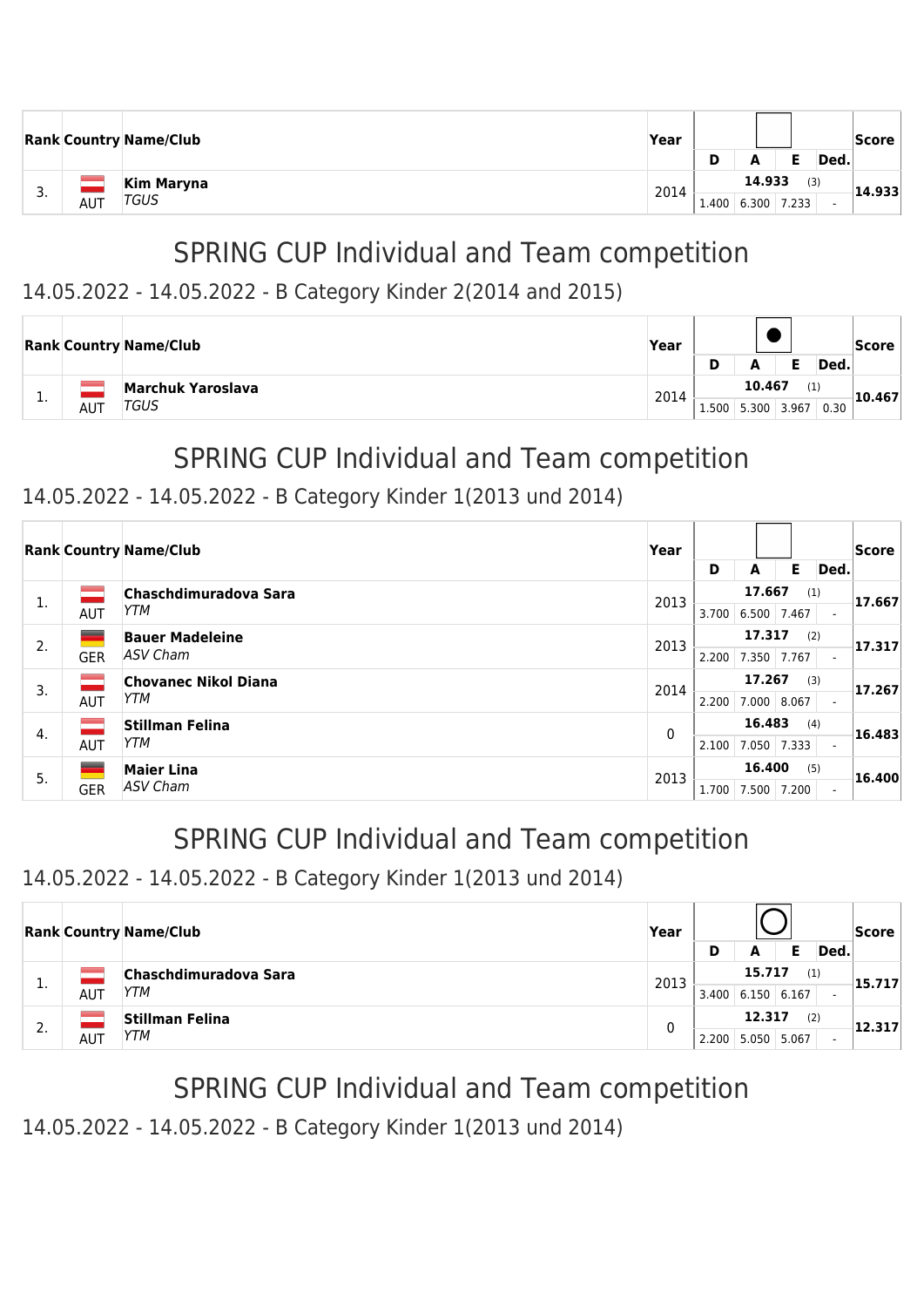|    |            | <b>Rank Country Name/Club</b> | Year |               |        |       |                          |        |  |  |  |  |  |  |  |  |  |  |  |  |  | Score |
|----|------------|-------------------------------|------|---------------|--------|-------|--------------------------|--------|--|--|--|--|--|--|--|--|--|--|--|--|--|-------|
|    |            |                               |      | D             | A      | Е     | Ded.                     |        |  |  |  |  |  |  |  |  |  |  |  |  |  |       |
| 1. |            | <b>Borsajeva Jasmina</b>      | 2013 |               | 15.250 | (1)   |                          | 15.250 |  |  |  |  |  |  |  |  |  |  |  |  |  |       |
|    | AUT        | YTM                           |      | 2.600         | 5.850  | 6.800 | $\overline{\phantom{a}}$ |        |  |  |  |  |  |  |  |  |  |  |  |  |  |       |
| 2. |            | <b>Maier Lina</b>             | 2013 | 14.533<br>(2) |        |       |                          | 14.533 |  |  |  |  |  |  |  |  |  |  |  |  |  |       |
|    | <b>GER</b> | ASV Cham                      |      | 1.600         | 6.400  | 6.533 |                          |        |  |  |  |  |  |  |  |  |  |  |  |  |  |       |
|    |            | <b>Bauer Madeleine</b>        | 2013 |               | 13.267 | (3)   |                          | 13.267 |  |  |  |  |  |  |  |  |  |  |  |  |  |       |
| 3. | <b>GER</b> | ASV Cham                      |      | 1.300         | 6.100  | 5.867 |                          |        |  |  |  |  |  |  |  |  |  |  |  |  |  |       |

#### 14.05.2022 - 14.05.2022 - B Category Jugend 3(2012 und 2013)

|    |     | <b>Rank Country Name/Club</b> | Year<br>2012 |       |             |       |      | Score  |
|----|-----|-------------------------------|--------------|-------|-------------|-------|------|--------|
| ٠. |     | Khomenko Arina                |              | D     | A<br>16.200 | (1)   | Ded. | 16.200 |
|    | AUT | TGUS                          |              | 2.300 | 6.800       | 7.100 |      |        |

## SPRING CUP Individual and Team competition

#### 14.05.2022 - 14.05.2022 - B Category Jugend 3(2012 und 2013)

|    |              | <b>Rank Country Name/Club</b> | Year |       |        |       |      | Score  |
|----|--------------|-------------------------------|------|-------|--------|-------|------|--------|
|    |              |                               |      | D     | A      | Е     | Ded. |        |
| 1. | $\mathbf{E}$ | Krnáčová Adela                | 2012 |       | 17.050 | (1)   |      | 17.050 |
|    | <b>SVK</b>   | ŠK JUVENTA Bratislava         |      | 4.600 | 6.450  | 6.000 |      |        |
| 2. | ツー           | <b>Havaldová Ema</b>          | 2012 |       | 15.583 | (2)   |      | 15.583 |
|    | <b>SVK</b>   | ŠK JUVENTA Bratislava         |      | 3.600 | 6.050  | 5.933 |      |        |
| 3. |              | <b>Resch Pia</b>              | 2012 |       | 13.950 | (3)   |      | 13.950 |
|    | <b>AUT</b>   | TGUS                          |      | 2.400 | 5.850  | 5.700 |      |        |
| 4. | 电工           | Jurčíková Tamara              | 2012 |       | 13.533 | (4)   |      | 13.533 |
|    | <b>SVK</b>   | ŠK JUVENTA Bratislava         |      | 2.300 | 6.100  | 5.133 |      |        |

# SPRING CUP Individual and Team competition

#### 14.05.2022 - 14.05.2022 - B Category Jugend 3(2012 und 2013)

|    |     | <b>Rank Country Name/Club</b>                        | Year | D     | А               |              | Ded. | Score  |
|----|-----|------------------------------------------------------|------|-------|-----------------|--------------|------|--------|
| ٠. | SVK | <b>Havaldová Ema</b><br><b>SK JUVENTA Bratislava</b> | 2012 | 3.900 | 17.067<br>6.400 | (1)<br>6.767 |      | 17.067 |

# SPRING CUP Individual and Team competition

14.05.2022 - 14.05.2022 - B Category Jugend 3(2012 und 2013)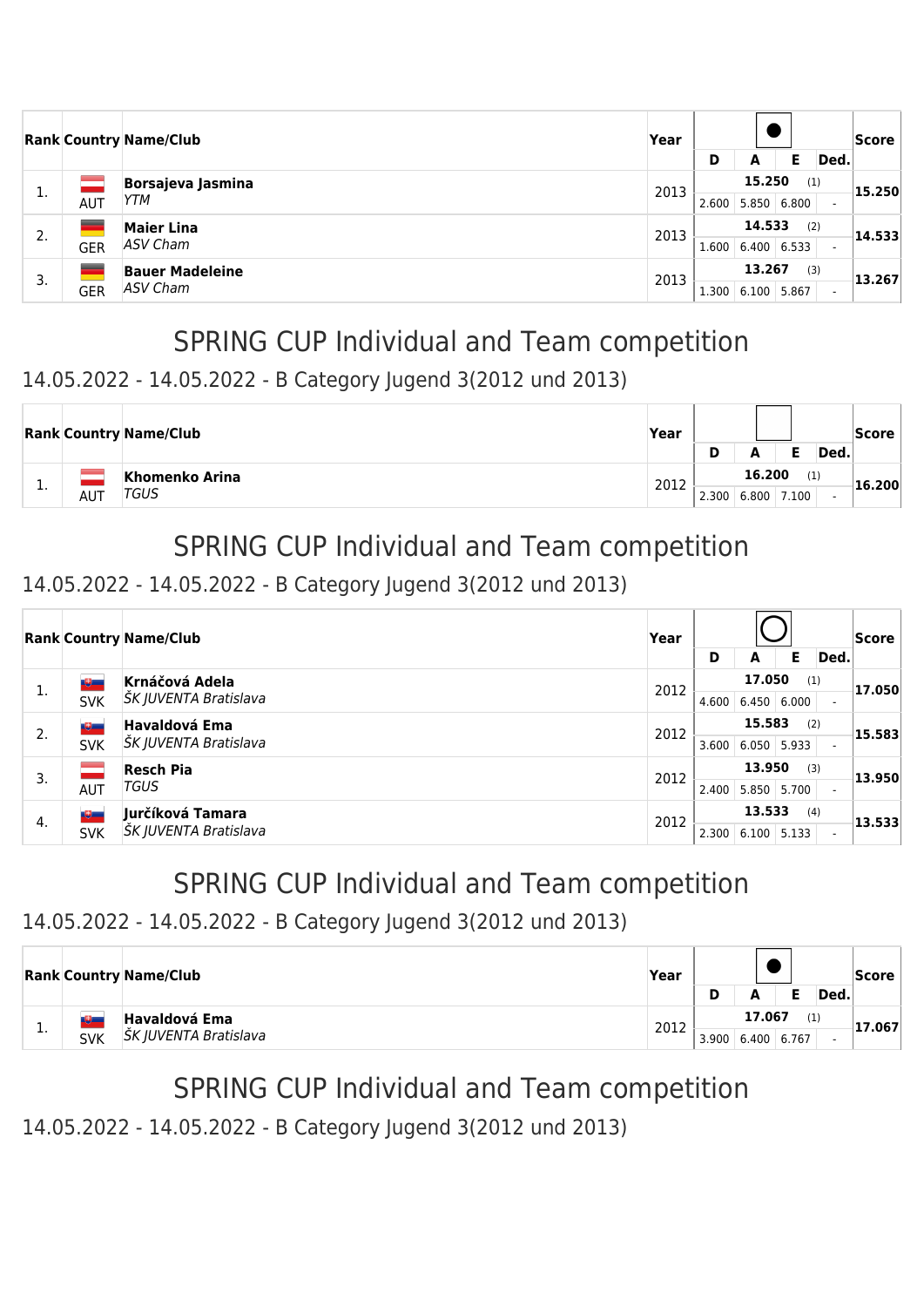|    |                                | <b>Rank Country Name/Club</b>             | Year | D     | A                     |              | Ded. | <b>Score</b> |
|----|--------------------------------|-------------------------------------------|------|-------|-----------------------|--------------|------|--------------|
|    | <b>TELESCOPE</b><br><b>SVK</b> | Krnáčová Adela<br>ŠK JUVENTA Bratislava   | 2012 | 3.300 | 16.267<br>6.700       | (1)<br>6.267 |      | 16.267       |
| 2. | ست<br><b>SVK</b>               | Jurčíková Tamara<br>ŠK JUVENTA Bratislava | 2012 | 2.200 | 14.017<br>5.950 5.867 | (2)          |      | 14.017       |

#### 14.05.2022 - 14.05.2022 - B Category Jugend 2(2011 and 2012)

|    |            | <b>Rank Country Name/Club</b> | Year |       |        |       | Score |        |
|----|------------|-------------------------------|------|-------|--------|-------|-------|--------|
|    |            |                               |      | D     | A      | Е     | Ded.  |        |
| 1. | ツー         | Kulichová Katarína            | 2011 |       | 15.550 | (1)   |       | 15.550 |
|    | <b>SVK</b> | ŠK JUVENTA Bratislava         |      | 3.000 | 6.000  | 6.550 |       |        |
| 2. | 心          | Kotlebová Nina                | 2011 |       | 15,400 | (2)   |       | 15,400 |
|    | <b>SVK</b> | ŠK JUVENTA Bratislava         |      | 3.100 | 6.000  | 6.300 |       |        |
| 3. | $\sim 10$  | <b>Marchuk Svitlana</b>       | 2012 |       | 14.300 | (3)   |       | 14.300 |
|    | <b>AUT</b> | TGUS                          |      | 3.300 | 5.500  | 5.500 |       |        |
| 4. |            | lacob Alexa                   | 2011 |       | 13.600 | (4)   |       | 13.600 |
|    | <b>GER</b> | TV 1861 Ingolstadt            |      | 2.300 | 5.600  | 6.000 | 0.30  |        |
| 5. |            | Naliwko Walensija             | 2011 |       | 13,450 | (5)   |       | 13.450 |
|    | <b>GER</b> | TV 1861 Ingolstadt            |      | 1.800 | 5.650  | 6.000 |       |        |

## SPRING CUP Individual and Team competition

#### 14.05.2022 - 14.05.2022 - B Category Jugend 2(2011 and 2012)

|    | <b>Rank Country Name/Club</b> |                         | Year |       |                    |       |      | Score<br> 16.900 <br> 16.050 |
|----|-------------------------------|-------------------------|------|-------|--------------------|-------|------|------------------------------|
|    |                               |                         |      | D     | A                  | Е     | Ded. |                              |
| 1. |                               | <b>Marchuk Svitlana</b> | 2012 |       | 16.900             | (1)   |      |                              |
|    | AUT                           | TGUS                    |      | 3.900 | $6.250 \mid 6.750$ |       |      |                              |
| 2. | LU –                          | Labovská Laura          | 2011 |       | 16.050             | (2)   |      |                              |
|    | <b>SVK</b>                    | ŠK JUVENTA Bratislava   |      | 3.700 | 6.150   6.200      |       |      |                              |
|    | <u>iti in </u>                | Kotlebová Nina          | 2011 |       | 15.250             | (3)   |      | 15.250                       |
| 3. | <b>SVK</b>                    | ŠK JUVENTA Bratislava   |      | 3.400 | 6.200              | 5.650 |      |                              |

## SPRING CUP Individual and Team competition

#### 14.05.2022 - 14.05.2022 - B Category Jugend 2(2011 and 2012)

|    |            | <b>Rank Country Name/Club</b>           | Year | D     | А                            |              | Ded. | Score  |
|----|------------|-----------------------------------------|------|-------|------------------------------|--------------|------|--------|
| ∸. | <b>SVK</b> | Labovská Laura<br>ŠK JUVENTA Bratislava | 2011 | 3.400 | 15.950<br>$6.250 \mid 6.300$ | (1)          |      | 15.950 |
| 2. | <b>GER</b> | Naliwko Walensija<br>TV 1861 Ingolstadt | 2011 | 2.600 | 15,400<br>6.050              | (2)<br>6.750 |      | 15,400 |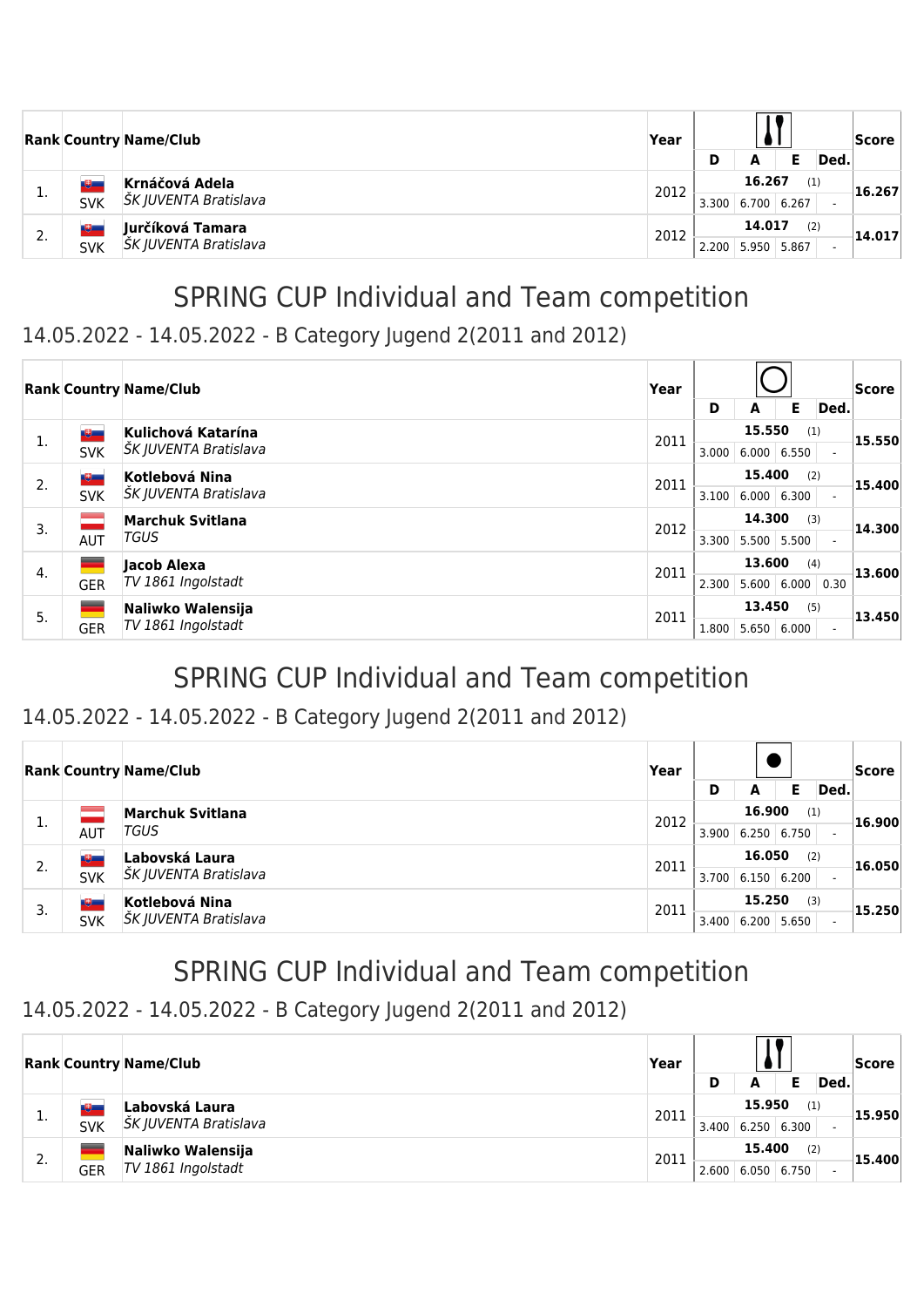|    |            | <b>Rank Country Name/Club</b>               | Year | D     | А               |              | Ded. | Score  |
|----|------------|---------------------------------------------|------|-------|-----------------|--------------|------|--------|
| 3. | <b>SVK</b> | Kulichová Katarína<br>ŠK JUVENTA Bratislava | 2011 | 2.250 | 14.850<br>6.000 | (3)<br>6.600 |      | 14.850 |
| 4. | <b>GER</b> | Jacob Alexa<br>TV 1861 Ingolstadt           | 2011 | 2.800 | 13.350<br>5.300 | (4)<br>5.250 |      | 13.350 |

### 14.05.2022 - 14.05.2022 - B Category Jugend 1(2010 and 2011)

|     |            | <b>Rank Country Name/Club</b>     | Year | D     | А               |                    | Ded. | <b>Score</b> |
|-----|------------|-----------------------------------|------|-------|-----------------|--------------------|------|--------------|
| д., | GER        | <b>Bauer Isabelle</b><br>ASV Cham | 2011 | 2.100 | 16.550          | (1)<br>7.150 7.300 |      | 16.550       |
| 2.  | <b>GER</b> | Althammer Lucia<br>ASV Cham       | 2011 | 2.000 | 15.950<br>6.600 | (2)<br>7.350       |      | 15.950       |

## SPRING CUP Individual and Team competition

### 14.05.2022 - 14.05.2022 - B Category Jugend 1(2010 and 2011)

|    |            | <b>Rank Country Name/Club</b> | Year |               |        |       |                          | Score  |  |
|----|------------|-------------------------------|------|---------------|--------|-------|--------------------------|--------|--|
|    |            |                               |      | D             | A      | Е     | Ded.                     |        |  |
| 1. |            | Metscherjakow Sophia          | 2010 |               | 15.850 | (1)   |                          | 15.850 |  |
|    | <b>GER</b> | TV 1861 Ingolstadt            |      | 3.600         | 5.900  | 6.350 |                          |        |  |
| 2. |            | <b>Kreutzer Elena</b>         | 2011 | 12.100<br>(2) |        |       |                          | 12.100 |  |
|    | <b>AUT</b> | TGUS                          |      | 1.000         | 5.050  | 6.050 |                          |        |  |
|    |            | <b>Puhr Julia</b>             | 2011 |               | 11.700 | (3)   |                          | 11.700 |  |
| 3. | AUT        | TGUS                          |      | 0.700         | 5.450  | 5.550 | $\overline{\phantom{a}}$ |        |  |

## SPRING CUP Individual and Team competition

#### 14.05.2022 - 14.05.2022 - B Category Jugend 1(2010 and 2011)

|          |            | <b>Rank Country Name/Club</b> | Year |       |        |             |                    | Score  |
|----------|------------|-------------------------------|------|-------|--------|-------------|--------------------|--------|
|          |            |                               |      |       | A      |             | Ded.               |        |
|          |            | Puhr Julia<br>TGUS            | 2011 |       | 10.950 | (1)         |                    | 10.950 |
| <b>.</b> | <b>AUT</b> |                               |      | 1.000 |        | 4.800 5.450 | $\vert 0.30 \vert$ |        |

# SPRING CUP Individual and Team competition

14.05.2022 - 14.05.2022 - B Category Jugend 1(2010 and 2011)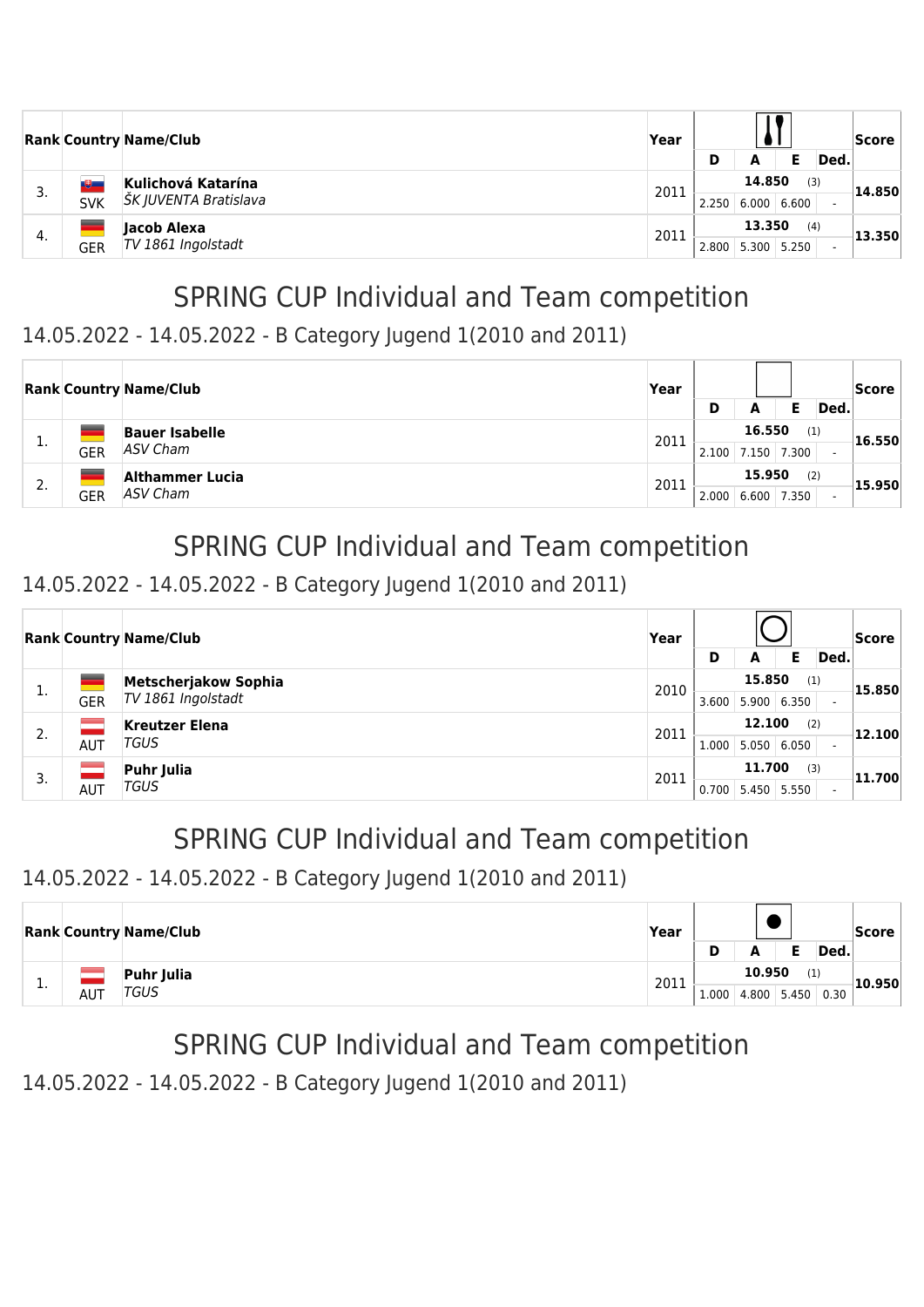|    |                        | <b>Rank Country Name/Club</b> | Year          |       |             |       |                          | Score  |
|----|------------------------|-------------------------------|---------------|-------|-------------|-------|--------------------------|--------|
|    |                        |                               |               | D     | A           | Е     | Ded.                     |        |
| 1. |                        | <b>Bauer Isabelle</b>         | 2011          |       | 14.650      | (1)   |                          | 14.650 |
|    | <b>GER</b>             | ASV Cham                      |               | 2.700 | 6.300 5.650 |       | $\overline{\phantom{a}}$ |        |
| 2. |                        | Metscherjakow Sophia          | 2010          |       | 14.650      | (2)   |                          | 14.650 |
|    | <b>GER</b>             | TV 1861 Ingolstadt            |               | 2.950 | 5.600       | 6.100 |                          |        |
|    | <b>Althammer Lucia</b> | 2011                          | 14.000<br>(3) |       |             |       | 14.000                   |        |
| 3. | <b>GER</b>             | ASV Cham                      |               | 2.500 | 5.900       | 5.600 |                          |        |

#### 14.05.2022 - 14.05.2022 - B Category Juniorinnen 1(2008 and 2007)

|    |            | <b>Rank Country Name/Club</b> | Year         |       |        |       |                          | <b>Score</b> |
|----|------------|-------------------------------|--------------|-------|--------|-------|--------------------------|--------------|
|    |            |                               |              | D     | A      | Е     | Ded.                     |              |
| 1. | ツー         | Matyášová Katy                | 2008         |       | 18.067 | (1)   |                          | 18.067       |
|    | <b>SVK</b> | ŠK JUVENTA Bratislava         |              | 5.400 | 6.267  | 6.400 |                          |              |
| 2. | -          | <b>Maier Emilia</b>           | 2008         |       | 14.950 | (2)   |                          | 14.950       |
|    | <b>GER</b> | ASV Cham                      |              | 2.250 | 6.800  | 5.900 |                          |              |
| 3. | $=$        | <b>Winter Anna-Maria</b>      | $\mathbf{0}$ |       | 14.750 | (3)   |                          | 14.750       |
|    | <b>AUT</b> | Vienna Victory RG Club        |              | 3.300 | 5.900  | 5.550 | $\overline{\phantom{0}}$ |              |
| 4. |            | <b>Angerbauer Greta</b>       | 2007         |       | 12,400 | (4)   |                          | 12.400       |
|    | <b>AUT</b> | <b>TGUS</b>                   |              | 1.300 | 5.100  | 6.000 |                          |              |
| 5. |            | <b>Schachinger Melissa</b>    | 2007         |       | 11.317 | (5)   |                          | 11.317       |
|    | AUT        | <b>TGUS</b>                   |              | 1.400 | 4.767  | 5.150 | $\overline{\phantom{0}}$ |              |

# SPRING CUP Individual and Team competition

#### 14.05.2022 - 14.05.2022 - B Category Juniorinnen 1(2008 and 2007)

|    |            | <b>Rank Country Name/Club</b> | Year |               |               |       |      | Score  |
|----|------------|-------------------------------|------|---------------|---------------|-------|------|--------|
|    |            |                               |      | D             | A             | E.    | Ded. |        |
| 1. |            | <b>Weis Freia</b>             | 2007 | 18.533<br>(1) |               |       |      | 18.533 |
|    | <b>GER</b> | ASV Cham                      |      | 6.200         | 6.533         | 5.800 |      |        |
| 2. |            | <b>Wischenbart Emma</b>       | 2007 |               | 16.900        | (2)   |      | 16.900 |
|    | AUT        | <b>TGUS</b>                   |      | 4.400         | 6.400         | 6.100 |      |        |
| 3. |            | <b>Foltyn Alina</b>           | 0    |               | 15.600        | (3)   |      | 15.600 |
|    | AUT        | Vienna Victory RG Club        |      | 3.200         | 5.900   6.500 |       |      |        |
| 4. | ÷          | <b>Kaltenberger Viola</b>     | 0    |               | 14.267        | (4)   |      | 14.267 |
|    | AUT        | Vienna Victory RG Club        |      | 2.600         | 5.467         | 6.200 |      |        |
| 5. |            | <b>Angerbauer Greta</b>       | 2007 |               | 10.717        | (5)   |      | 10.717 |
|    | <b>AUT</b> | <b>TGUS</b>                   |      | 1.000         | 5.567         | 4.150 |      |        |

# SPRING CUP Individual and Team competition

14.05.2022 - 14.05.2022 - B Category Juniorinnen 1(2008 and 2007)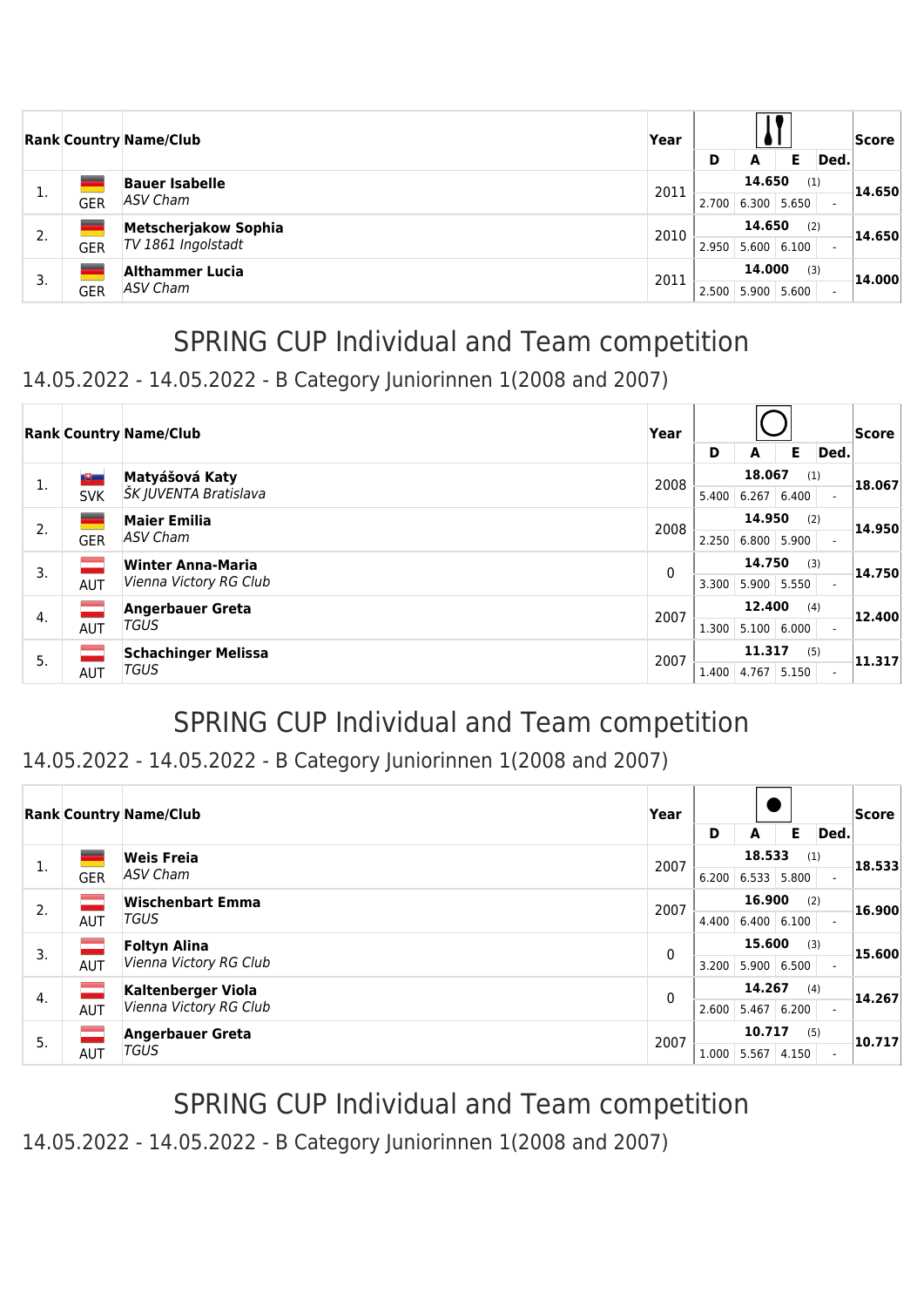|    |            | <b>Rank Country Name/Club</b> | Year |               |        |        |                          | Score  |        |
|----|------------|-------------------------------|------|---------------|--------|--------|--------------------------|--------|--------|
|    |            |                               |      | D             | A      | Е      | Ded.                     |        |        |
| 1. | 喝          | Matyášová Katy                | 2008 |               |        | 20.833 | (1)                      |        | 20.833 |
|    | <b>SVK</b> | ŠK JUVENTA Bratislava         |      | 7.300         | 6.933  | 6.600  |                          |        |        |
| 2. |            | <b>Weis Freia</b>             | 2007 | 16.817<br>(2) |        |        |                          | 16.817 |        |
|    | <b>GER</b> | ASV Cham                      |      | 5.300         | 6.467  | 5.050  | $\overline{\phantom{a}}$ |        |        |
| 3. |            | <b>Maier Emilia</b>           | 2008 |               | 14.133 | (3)    |                          | 14.133 |        |
|    | <b>GER</b> | ASV Cham                      |      | 3.700         | 5.833  | 4.600  | $\overline{\phantom{0}}$ |        |        |
| 4. |            | <b>Schachinger Melissa</b>    | 2007 |               | 12,400 | (4)    |                          | 12.400 |        |
|    | <b>AUT</b> | TGUS                          |      | 1.500         | 5.500  | 5.400  |                          |        |        |

### 14.05.2022 - 14.05.2022 - B Category Juniorinnen 1(2008 and 2007)

|     |  | <b>Rank Country Name/Club</b>   | Year |       |                    |      | Score |
|-----|--|---------------------------------|------|-------|--------------------|------|-------|
|     |  |                                 |      | D     | А                  | Ded. |       |
|     |  | Wischenbart Emma<br>TGUS<br>AUT | 2007 |       | 12.333             |      |       |
| . . |  |                                 |      | 2.200 | $5.833 \mid 4.600$ | 0.30 |       |

## SPRING CUP Individual and Team competition

#### 14.05.2022 - 14.05.2022 - B Category Juniorinnen 2(2009)

|    |            | <b>Rank Country Name/Club</b>           | Year |        |               |       |                          | <b>Score</b> |
|----|------------|-----------------------------------------|------|--------|---------------|-------|--------------------------|--------------|
|    |            |                                         |      | D      | A             | Е     | Ded.                     |              |
|    | 週          | Mogut Jasmína                           | 2009 |        | 16.217        | (1)   |                          | 16.217       |
| π. | <b>SVK</b> | ŠK JUVENTA Bratislava                   |      | 3.500  | 6.367         | 6.350 | $\overline{\phantom{0}}$ |              |
| 2. |            | Nazarkulova Lira<br>2009<br><b>TGUS</b> |      | 12.583 | (2)           |       | 12.583                   |              |
|    | <b>AUT</b> |                                         |      | 1.400  | 5.933 5.250   |       |                          |              |
| 3. |            | Jaberova Tia                            | 2009 |        | 11.983        | (3)   |                          | 11.983       |
|    | AUT        | TGUS                                    |      | 1.600  | $5.033$ 5.350 |       | $\overline{\phantom{a}}$ |              |

# SPRING CUP Individual and Team competition

### 14.05.2022 - 14.05.2022 - B Category Juniorinnen 2(2009)

|    |              | <b>Rank Country Name/Club</b> | Year |       |                    |       |      |        |
|----|--------------|-------------------------------|------|-------|--------------------|-------|------|--------|
|    |              |                               |      | D     | A                  | Е     | Ded. |        |
| 1. | ツー           | <b>Kadlicová Nina</b>         | 0    |       | 20.133             | (1)   |      | 20.133 |
|    | <b>SVK</b>   | ŠK JUVENTA Bratislava         |      | 6.900 | 6.533              | 6.700 |      |        |
| 2. |              | <b>Kamilova Alisha</b>        | 0    |       | 17.483             | (2)   |      | 17.483 |
|    | <b>AUT</b>   | Vienna Victory RG Club        |      | 5.500 | 5.933              | 6.050 |      |        |
| 3. | $\mathbb{R}$ | Mogut Jasmína                 | 2009 |       | 16.000             | (3)   |      | 16.000 |
|    | <b>SVK</b>   | ŠK JUVENTA Bratislava         |      | 3.900 | $5.900 \mid 6.200$ |       |      |        |
| 4. |              | <b>Kozynetz Mariia</b>        | 2009 |       | 14.333             | (4)   |      | 14.333 |
|    | <b>AUT</b>   | Vienna Victory RG Club        |      | 3.500 | 5.833              | 5.300 | 0.30 |        |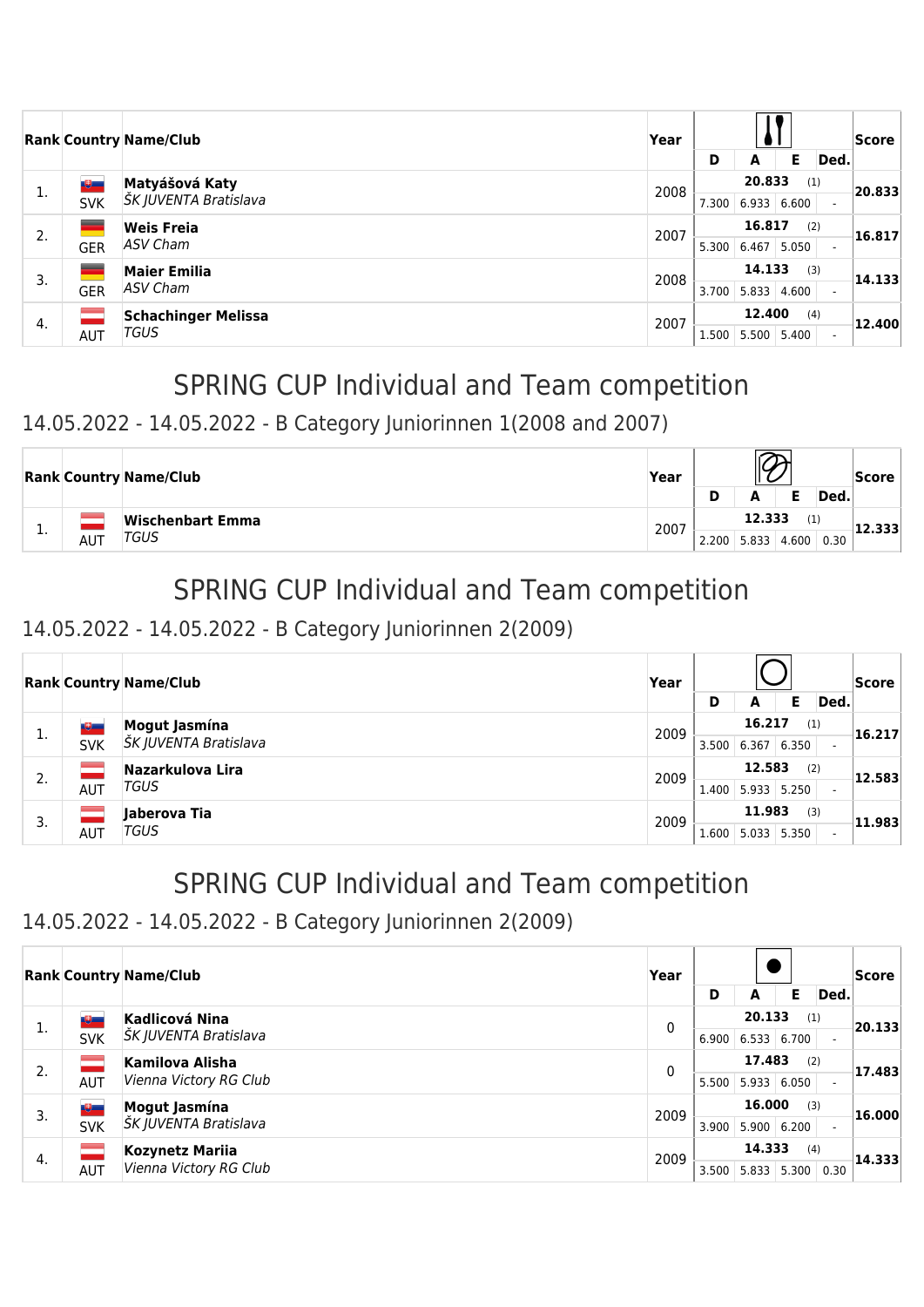|     |     | <b>Rank Country Name/Club</b> | Year |               |        |       |                          | Score  |
|-----|-----|-------------------------------|------|---------------|--------|-------|--------------------------|--------|
|     |     |                               |      | D             | A      | Е     | Ded.                     |        |
| .5. |     | Nazarkulova Lira              | 2009 |               | 11.383 | (5)   |                          | 11.383 |
|     | AUT | TGUS                          |      | 1.000         | 5.633  | 4.750 | $\overline{\phantom{0}}$ |        |
| 6.  |     | Abbas Javin<br>TGUS<br>AUT    | 2009 | 10.900<br>(6) |        |       |                          | 10.900 |
|     |     |                               |      | 0.900         | 5.000  | 5.000 |                          |        |
| 7.  |     | Jaberova Tia                  | 2009 |               | 9.300  | (7)   |                          | 9.300  |
|     | AUT | TGUS                          |      | 0.700         | 5.100  | 3.500 | $\overline{\phantom{a}}$ |        |

#### 14.05.2022 - 14.05.2022 - B Category Juniorinnen 2(2009)

|               |            | <b>Rank Country Name/Club</b>           | Year |               |               |       |        | Score  |
|---------------|------------|-----------------------------------------|------|---------------|---------------|-------|--------|--------|
|               |            |                                         |      | D             | А             |       | Ded.   |        |
|               | w          | Kadlicová Nina<br>ŠK JUVENTA Bratislava | 0    |               | 20.567<br>(1) |       |        | 20.567 |
|               | <b>SVK</b> |                                         |      | 7.100         | 6.867         | 6.600 |        |        |
| $\mathcal{L}$ |            | Naconecinaia Xenia                      |      | 15.183<br>(2) |               |       | 15.183 |        |
| Ζ.            | <b>AUT</b> | Vienna Victory RG Club                  |      | 3.200         | 6.233         | 5.750 |        |        |

# SPRING CUP Individual and Team competition

### 14.05.2022 - 14.05.2022 - B Category Senior(2006 and older)

|    |            | <b>Rank Country Name/Club</b>     | Year |       |               |       |                          | Score  |
|----|------------|-----------------------------------|------|-------|---------------|-------|--------------------------|--------|
|    |            |                                   |      | D     | A             | Е     | Ded.                     |        |
|    |            | <b>Sprung Sarah</b>               | 2005 |       | 12.900        | (1)   |                          | 12.900 |
| π. | AUT        | TGUS                              |      | 1.900 | $5.050$ 5.950 |       | $\overline{\phantom{0}}$ |        |
| 2. |            | Jordan Leonie<br>0<br><b>TGUS</b> |      |       | 11.300        | (2)   |                          | 11.300 |
|    | <b>AUT</b> |                                   |      | 1.500 | 4.800         | 5.000 |                          |        |
| 3. |            | Jordan Viktoria                   | 2006 |       | 11.150        | (3)   |                          | 11.150 |
|    | AUT        | TGUS                              |      | 1.400 | 4.750         | 5.000 |                          |        |

# SPRING CUP Individual and Team competition

### 14.05.2022 - 14.05.2022 - B Category Senior(2006 and older)

|           |     | <b>Rank Country Name/Club</b> | Year |               |       |       |      | Score  |
|-----------|-----|-------------------------------|------|---------------|-------|-------|------|--------|
|           |     |                               |      | D             | А     |       | Ded. |        |
|           |     | Kürzl Pia                     | 2006 | 10.700<br>(1) |       |       |      | 10.700 |
| <b>L.</b> | AUT | TGUS                          |      | 1.600         | 4.900 | 4.200 |      |        |

# SPRING CUP Individual and Team competition

14.05.2022 - 14.05.2022 - B Category Senior(2006 and older)